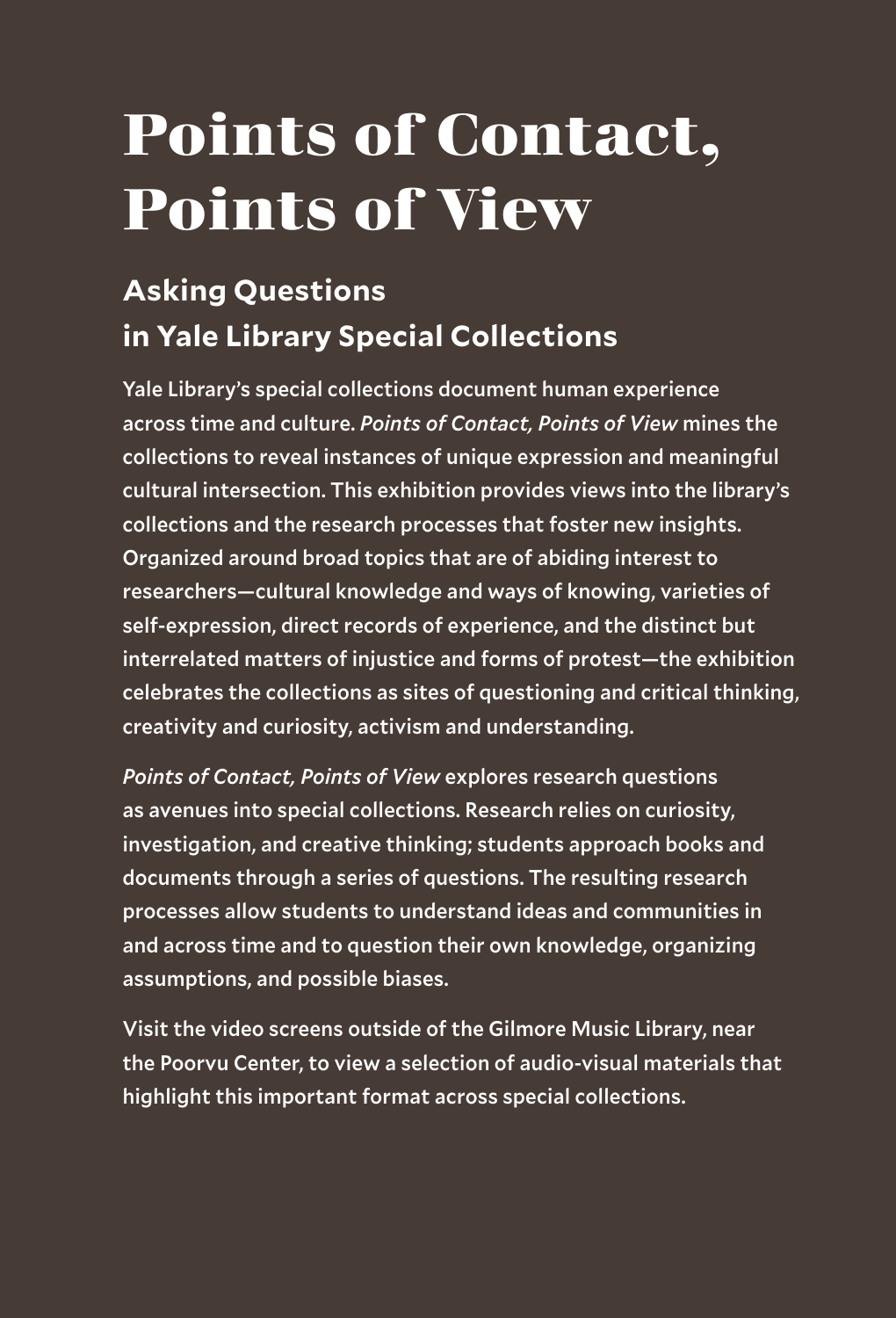Creator unknown. Central Asian writers with the American writer Langston Hughes, Tashkent, 1933. Photograph Langston Hughes Papers (JWJ MSS 26, Series XII, Box 459, Folder 11105) Beinecke Rare Book and Manuscript Library

Arthur Lake. Letter to O.C. Marsh describing dinosaur bone with sketches, May 23, 1877. Manuscript correspondence Othniel Charles Marsh Papers (MS 343, Series I, Box 20, Folder 799) Manuscripts and Archives, Sterling Memorial Library

Creator unknown. Cloth dolls used in missionary work in China, 1930s. Shown are an evangelist and servant. Set also includes depictions of a grandfather, grandmother, farmer, farmer's wife, son, daughterin-law, daughter, and nurses. Realia Lorenzo and Ruth Bennet Morgan Papers (RG 125, Series V, Box OV4) Divinity Library Special Collections

Creator unknown. Prayer roll in Middle English and Latin, 1435–1450. Possibly intended as birth girdle. Ink on parchment (Takamiya MS 56) Beinecke Rare Book and Manuscript Library

Bikini Kill. *GirlPower #2,* 1991. Riot grrrl zine. Photocopy Queer Zines, Magazines, and Newspapers Collection (MS 1847, Box 2, Folder 13) Manuscripts and Archives, Sterling Memorial Library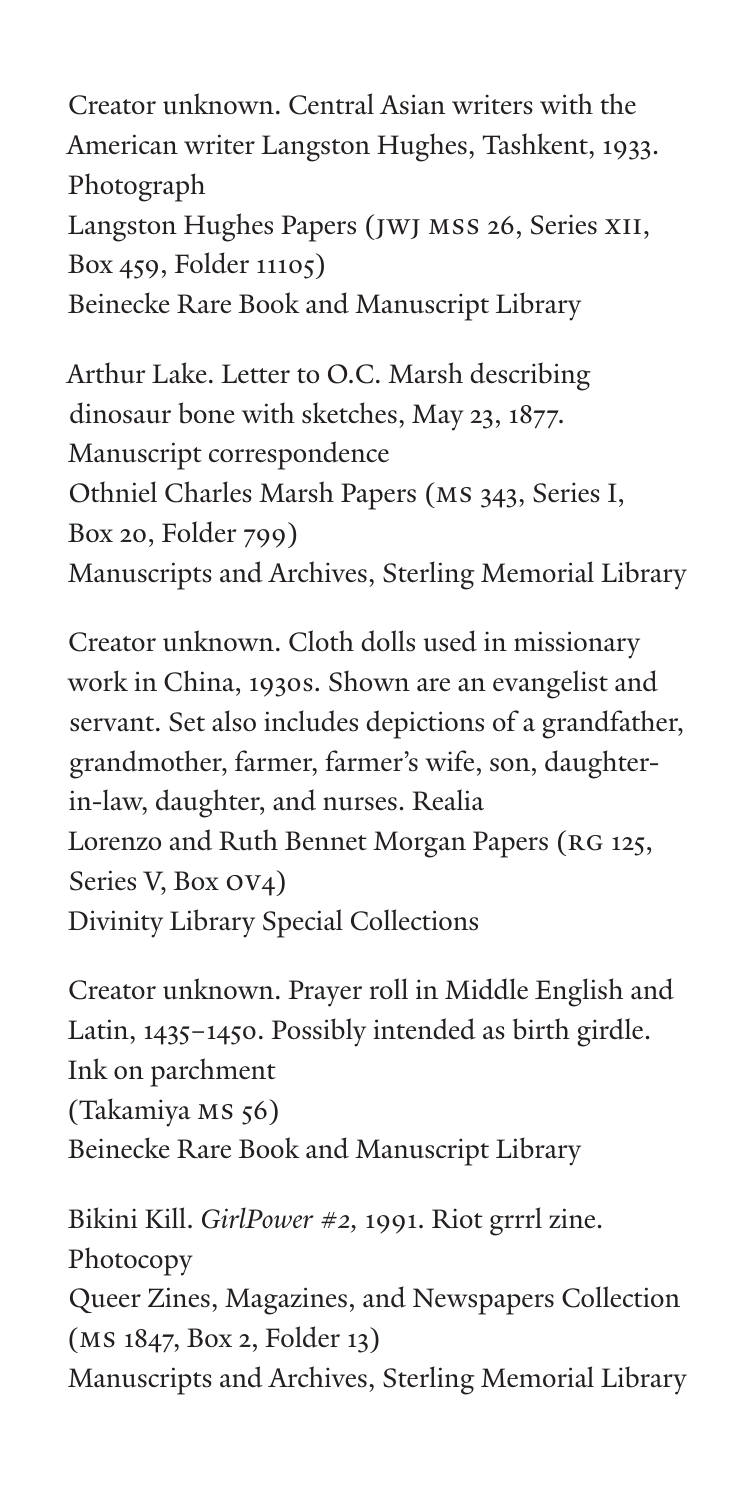### **Points of Contact, Points of View**

#### **Asking Questions in Yale Library Special Collections**

*Points of Contact, Points of View* celebrates research processes and shows how library collections inspire and activate critical thinking. The exhibition title provides a frame for thinking about curiosity and questioning: collections document "points of contact" between individuals, cultures, and countless unique "points of view." Encounters with collections allow us to see into diverse cultures, leading to new understanding and ideas, thus shaping a researcher's "point of view." In this way, Yale Library's special collections foster new scholarship, while encounters—points of contact—with collections offer opportunities to contemplate our changing present tense with a dynamic understanding of its relationship to past times and communities.

The questions throughout this exhibition consider collection materials as subjects of new research. Research may begin with seemingly simple questions, such as: *Who made this? What was it used for? How did it survive to the present moment?* New questions emerge from the answers, and hypotheses are tested. Yale Library's collections allow researchers to explore connections, intersections, and engagements across fields of knowledge, eliciting new perspectives on age-old questions and new understandings of diverse human experiences across time and culture.

Visit the video screens outside of the Gilmore Music Library, near the Poorvu Center, to view a selection of audio-visual materials that highlight this important format across special collections.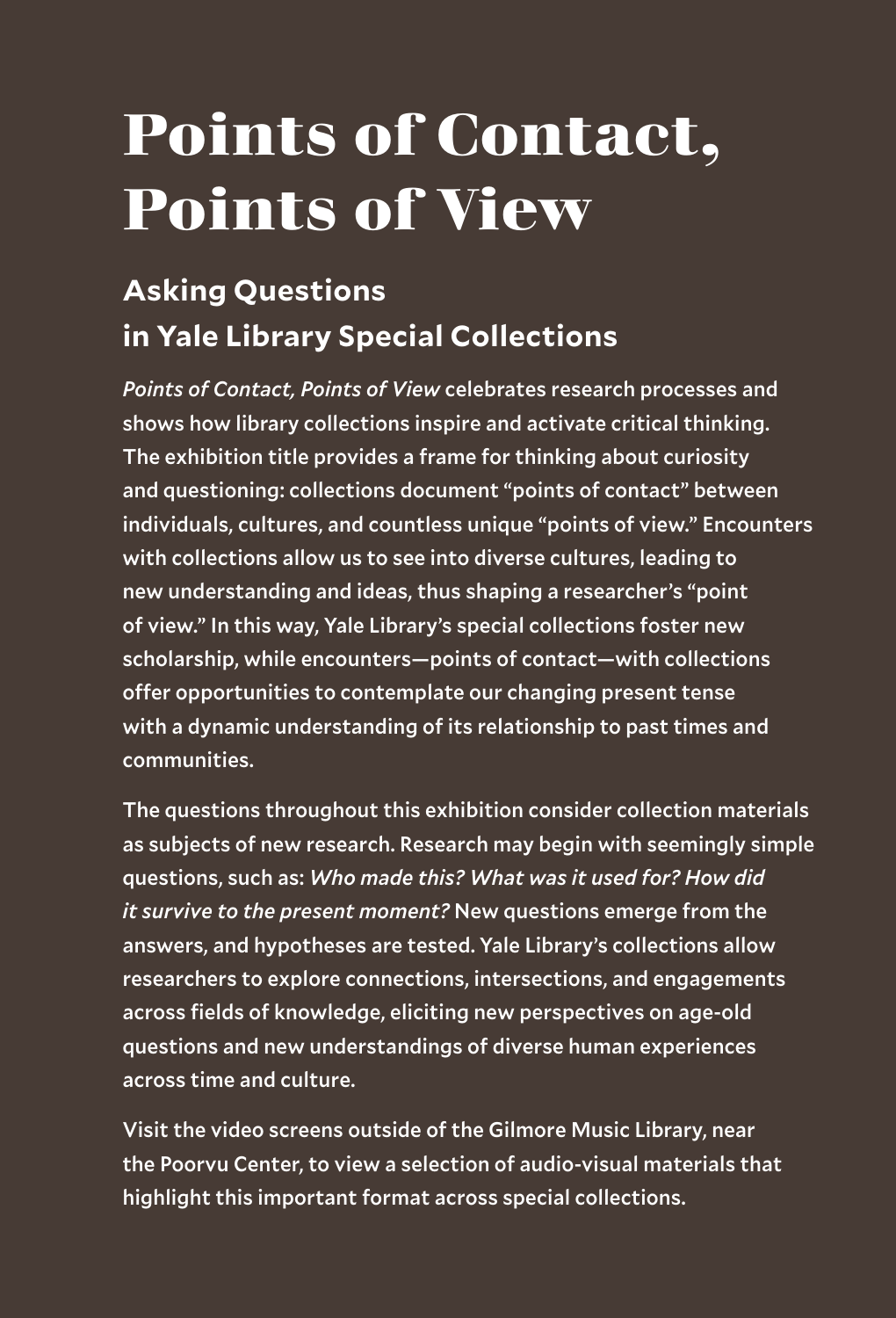Albert Bergeret. "Docteur," *Les femmes de l'avenir*  (Doctor, Women of the future), 1902. Series depicting female models posing as women working in various professions. Photographic postcard Stanley B. Burns, M.D., Historic Medical Photography Collection (Ms Coll 76, Series I, No. 58) Medical Historical Library, Cushing/Whitney Medical Library

Leslie Marmon Silko (Laguna Pueblo). Author's note about the final pages of her novel, *Ceremony,* written on the box containing the annotated manuscript, 1970s. Cardboard box Leslie Marmon Silko Papers (YCAL MSS 637, Box 3, Folder *Ceremony*) Beinecke Rare Book and Manuscript Library

Dennis Cusick (Tuscarora). Box used by missionaries for collecting contributions, 1821. Painted box with velvet flap Missionary Ephemera Collection (RG 221, Series I, Box OV12) Divinity Library Special Collections

Albert Dodd (B.A. 1838). Diary kept while a student at Yale College, describing his relationships with men and women, July 29, 1836–October 14, 1837. Opening shows excised pages. Manuscript volume Albert Dodd Papers (MS 1343, Box 1, Folder 1) Manuscripts and Archives, Sterling Memorial Library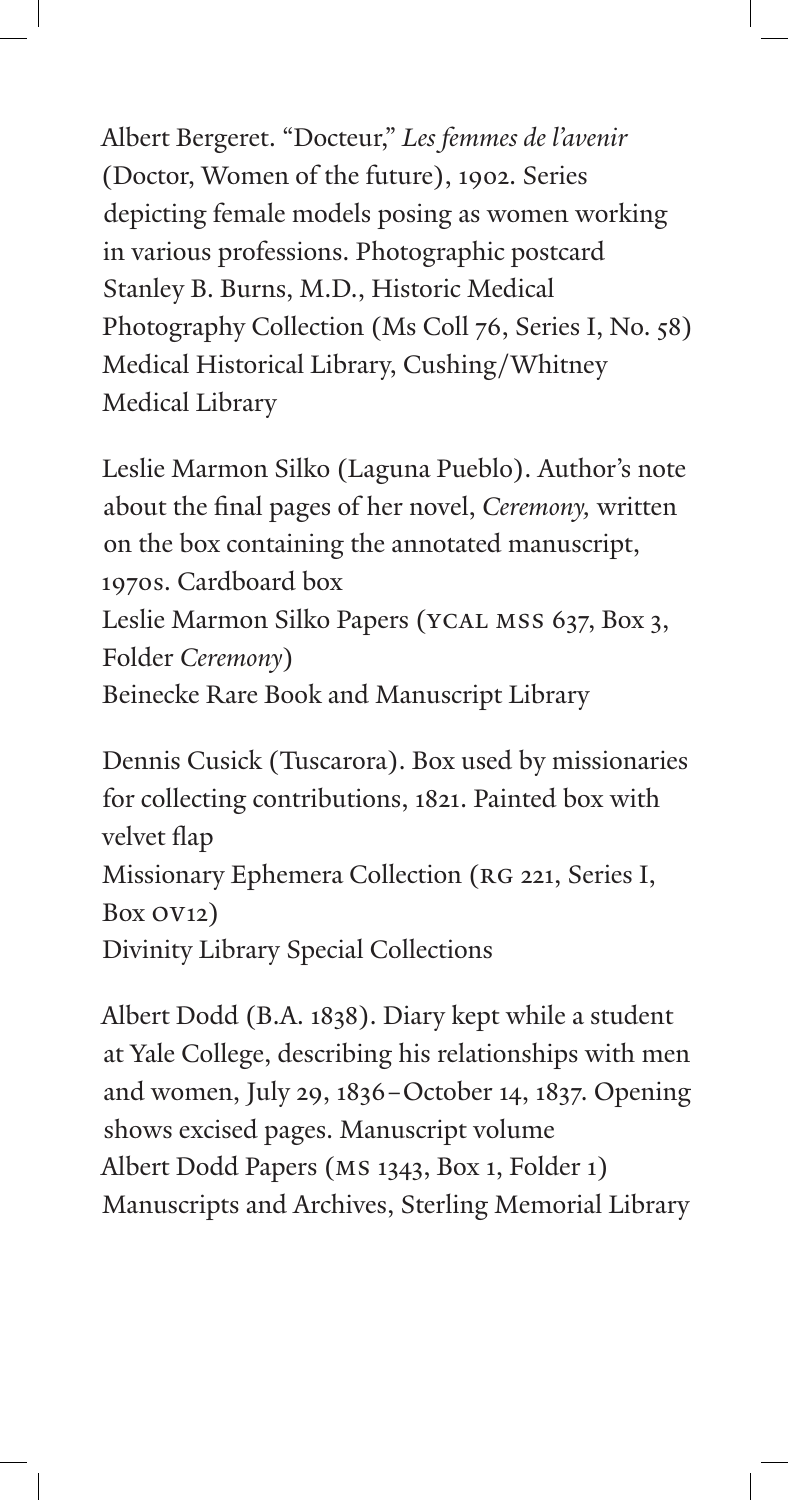T. Vardapillay. Selections from *Seventy two specimens of castes in India,* February 2, 1937. Created by Vardapillay and presented to Reverend William Twining by Daniel Poor. Manuscript volume (Nkp24 837p) Beinecke Rare Book and Manuscript Library

Duke Ellington. "The Golden Broom and the Green Apple," 1965. Manuscript score (Misc. Ms. 404) Gilmore Music Library Special Collections

Mary Serjant. *Mary Serjant, her booke, scholler to Eliz Bean, Mrs [mistress] in the art of writing and arithmetick,* 1688. Manuscript volume (Osborn fb98) Beinecke Rare Book and Manuscript Library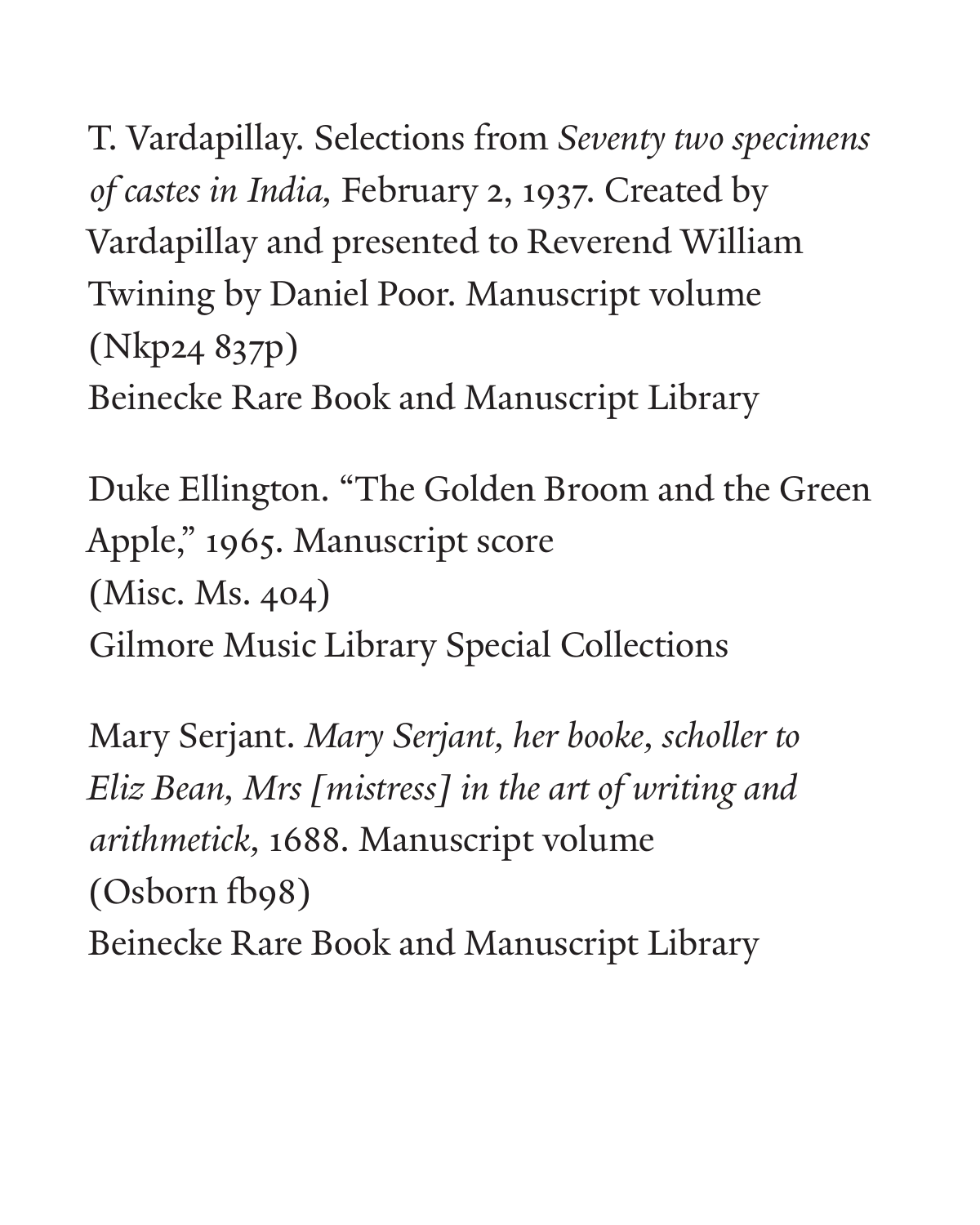Visit the video screens outside of the Gilmore Music Library, near the Poorvu Center, to listen to the Cincinnati Symphony Orchestra perform "The Golden Broom & the Green Apple" conducted by Erich Kunzel in 1970.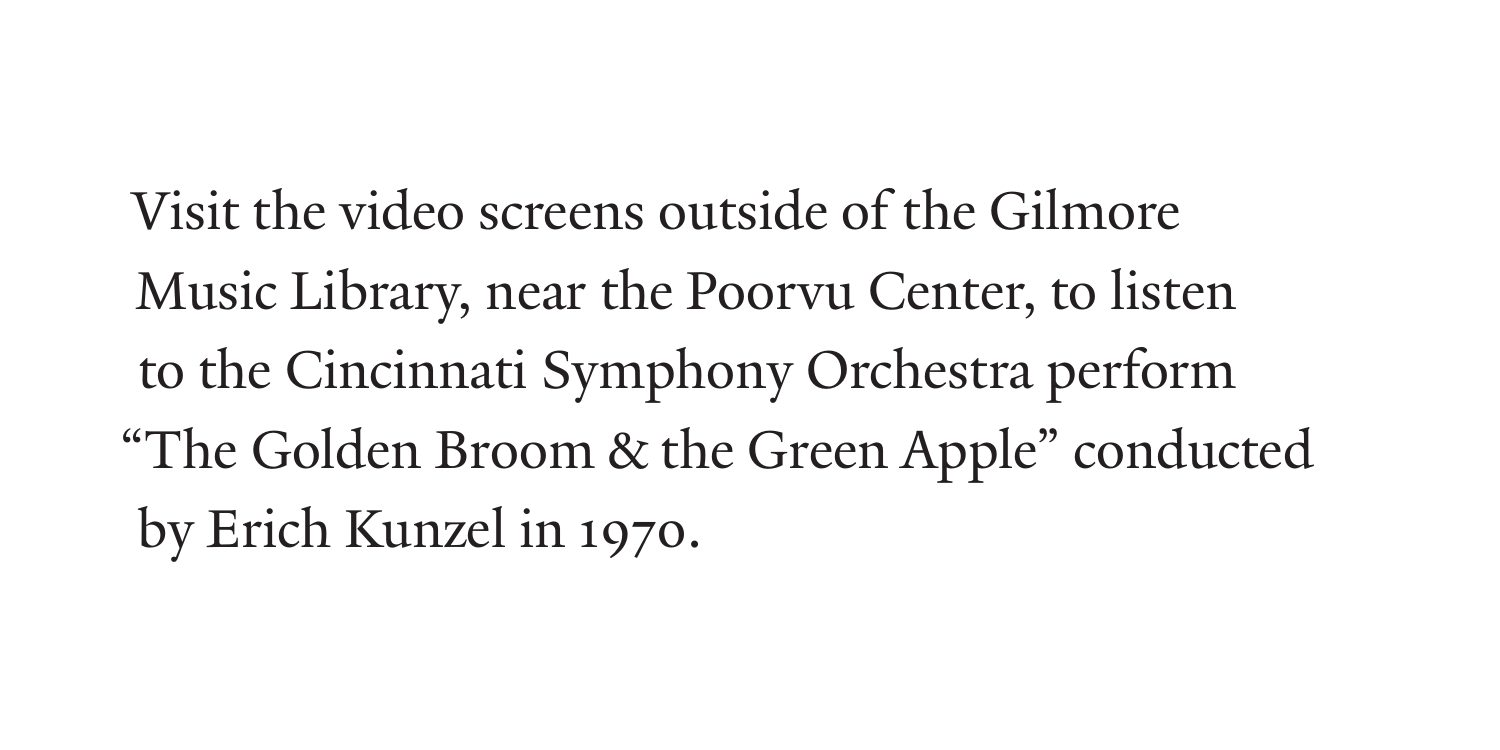El Lissitzky. *H ad gadyah* (An only kid). Kiev: *˙* Kultur-Lige, 1919. Book  $(2011 + 190)$ Beinecke Rare Book and Manuscript Library

James Van Der Zee. Scene in a religious play, 1935. Photograph (JWJ MSS File 7) Beinecke Rare Book and Manuscript Library

Kezia Stiles. Sampler of her family register, 1772. Embroidery on cloth Yale Objects Collection (RU 104, Box 46) Manuscripts and Archives, Sterling Memorial Library

John Trusler. Memoirs, part two, 1809. Manuscript volume (LWL Mss Vol. 71)

Lewis Walpole Library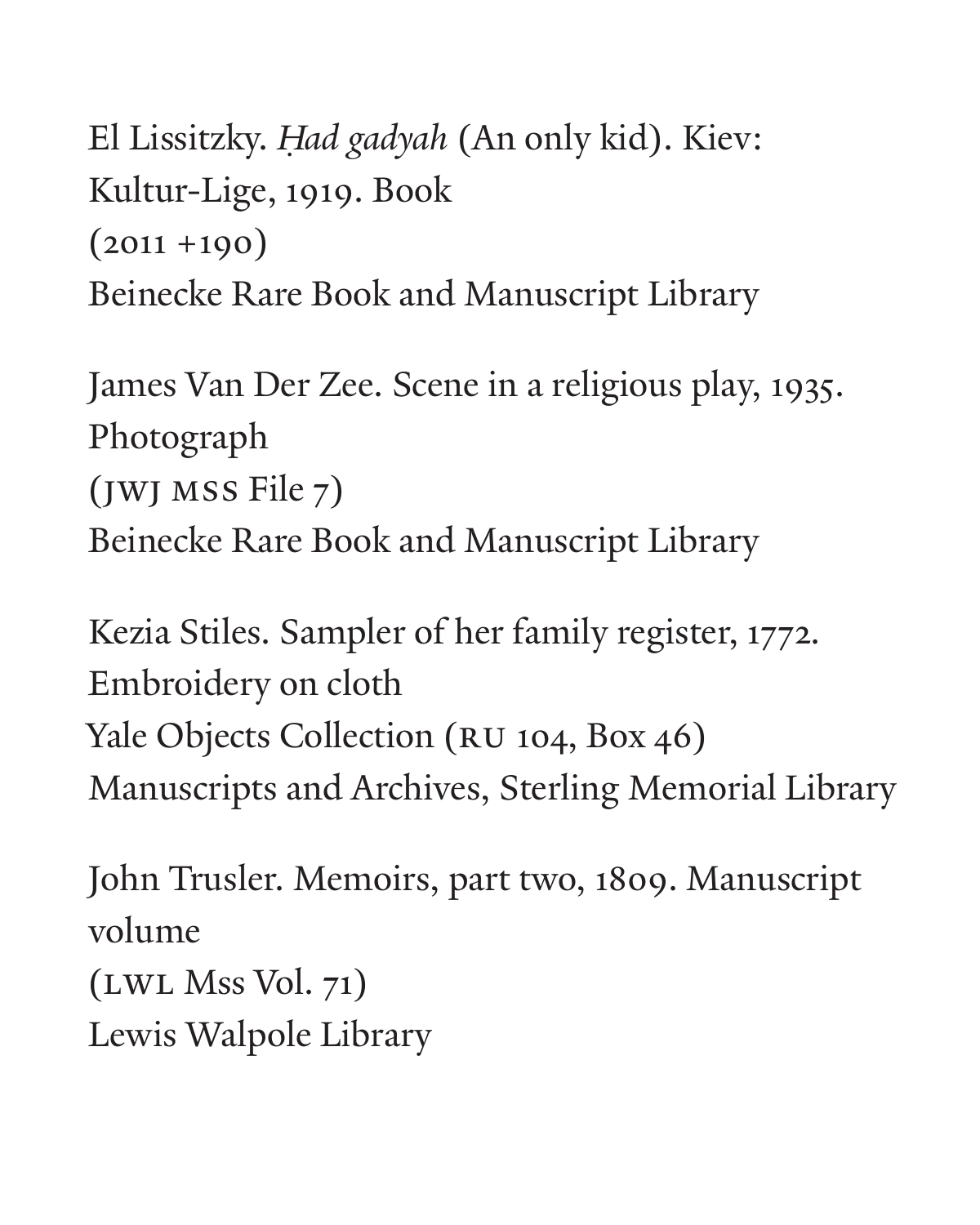Library collections are limited by necessity. It is impossible for any library or archive to include evidence of all events, cultures, or modes of knowledge. A critical aspect of research in the humanities, then, is coming to understand who is represented and who is not in the documents preserved from the past. Researching matters of justice and injustice, questions about whose voices are recorded—and whose are not—are essential to framing research questions. How do societies and systems enact justice? When

does this become unjust? Whose rights are in question? Who is trying to create social change? What power imbalances do these remnants of activism or protest represent? How do era and geography impact our understanding of civil and human rights?

Libraries are themselves products of specific times, cultures, and biases. How do library collections reveal the values, views, and biases of the past? How can we understand gaps in the historical record?



# **Injustice**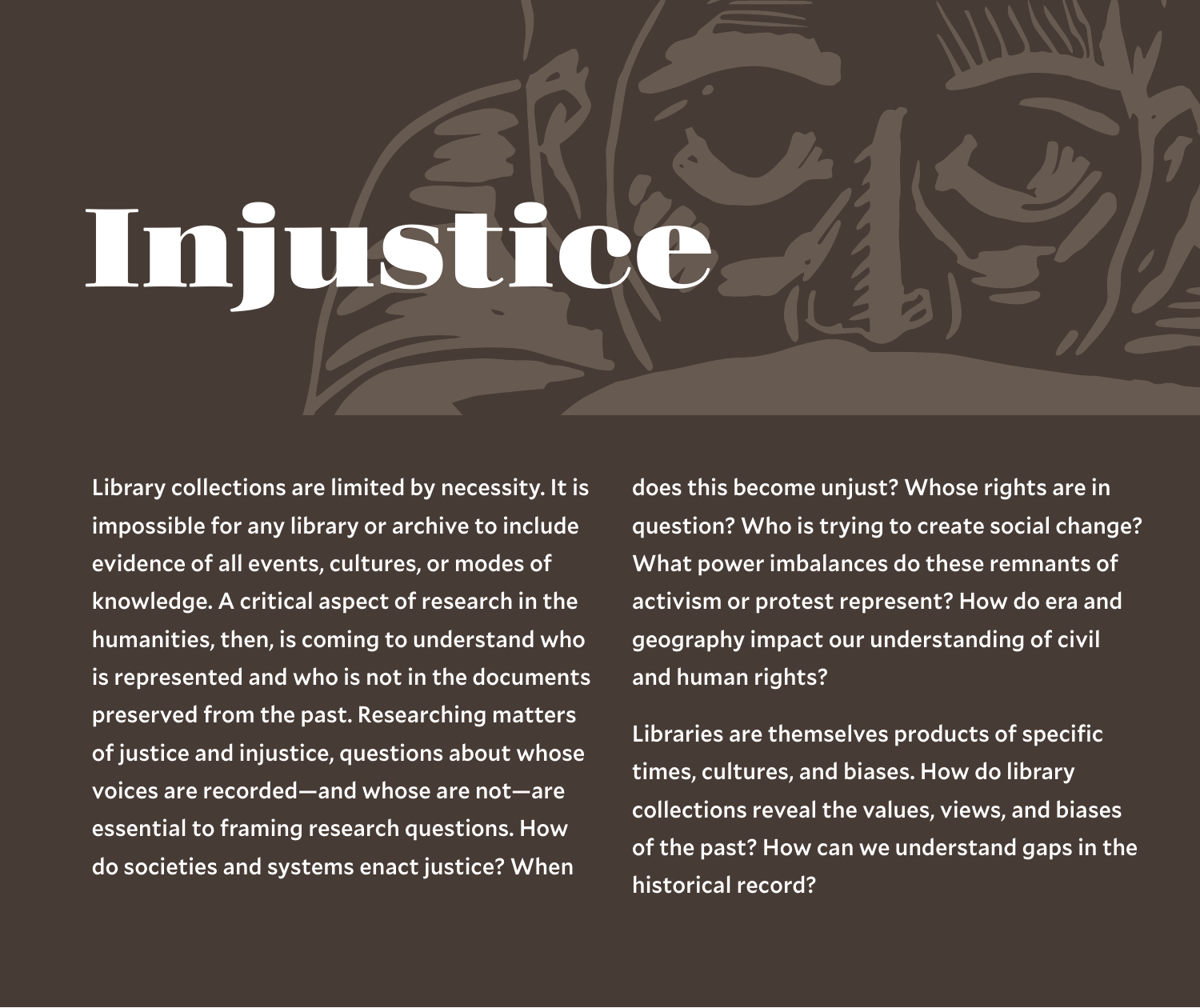| *An-Nidal: Organe tunisien de la Révolution*  النضال*Arabe* (The Struggle: Tunisian voice of the Arab Revolution), no. 2, March/April 1969. Periodical Mustapha Khayati Papers (GEN MSS 1480, Series XVIII, Box 8, Folder Writings about Activities in the Arab Lands, 1968–1972) Beinecke Rare Book and Manuscript Library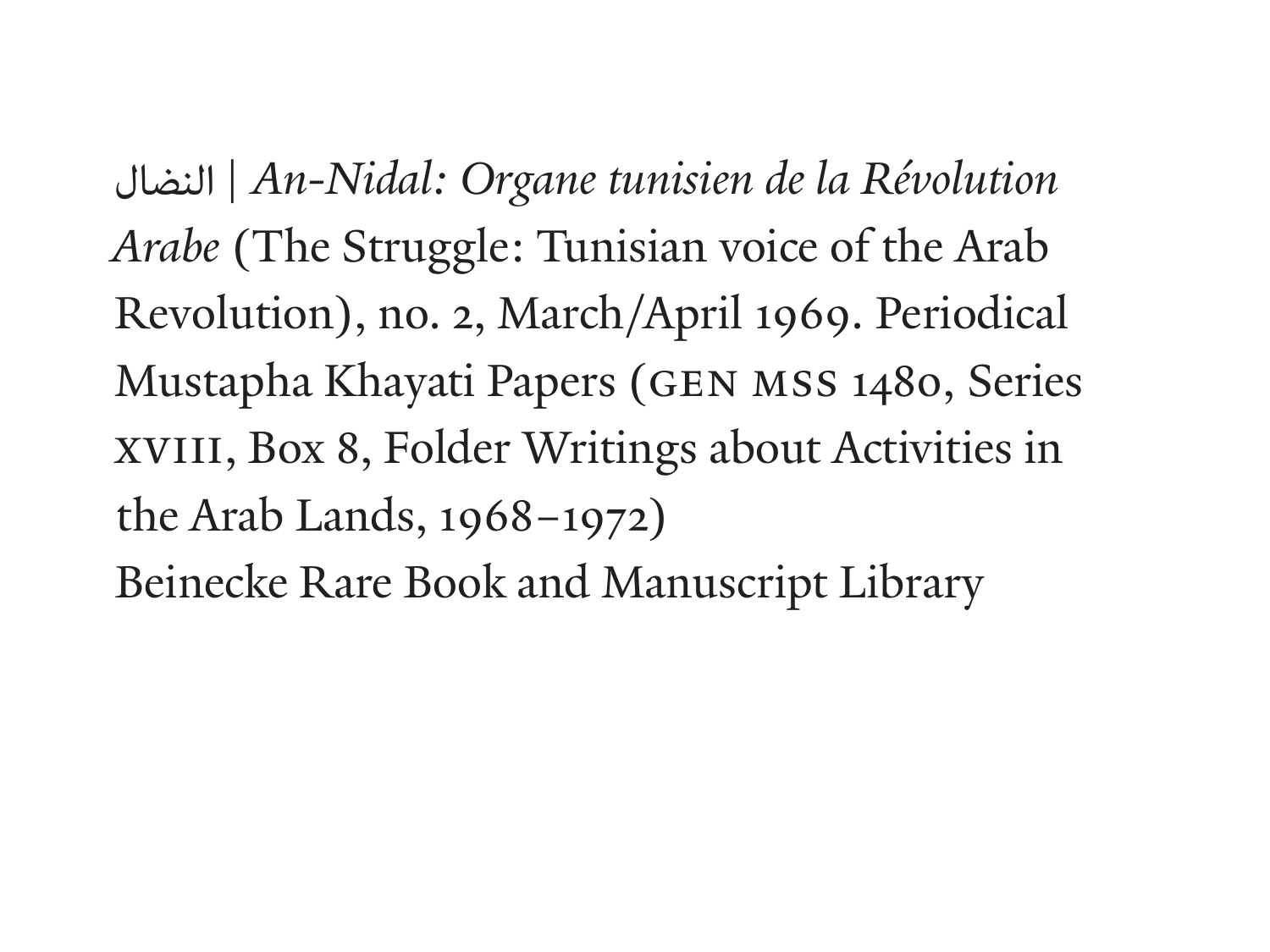Aaron Hughes. "Chantelle Bateman, Marine Corps Iraq Veteran, Marching to Stop the Deployment of Traumatized Troops, October 2010" in *War Is Trauma,* Pittsburgh: Justseeds Artists' Cooperative, 2011. Poster (Folio N7433.4 J88 W37 2011) Haas Arts Library Special Collections

Noriaki Tsuchimoto. Diary kept while in prison, 1952. Manuscript volume Noriaki Tsuchimoto Papers (MS 2115, Series II, Box 14, Folder 1) Manuscripts and Archives, Sterling Memorial Library

George Cruikshank. *Death or liberty!, or, Britannia & the virtues of the constitution in danger of violation from the gr[ea]t political libertine, Radical Reform!,* London: G. Humphrey, 1819. Etching  $(819.12.01.02+)$ Lewis Walpole Library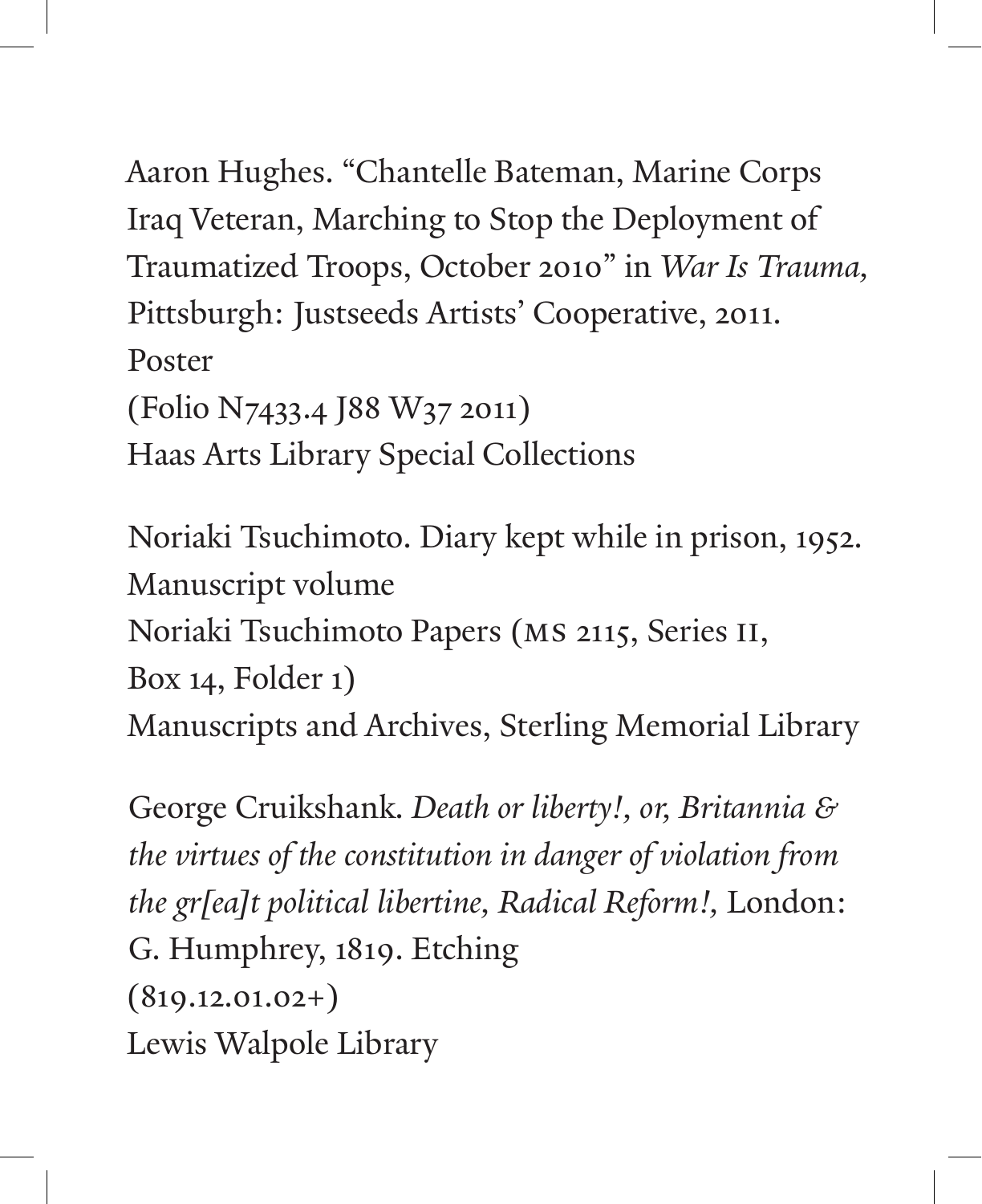Rachel Romero. *Decent housing is a basic right,* 1975. Poster

Rachel Romero Collection, Print Collection Medical Historical Library, Cushing/Whitney Medical Library

Bruce Cratsley. Gay parade, New York City, 1992. Photograph

Bruce Cratsley Papers (MS 1836, Box 6, Folder 3) Manuscripts and Archives, Sterling Memorial Library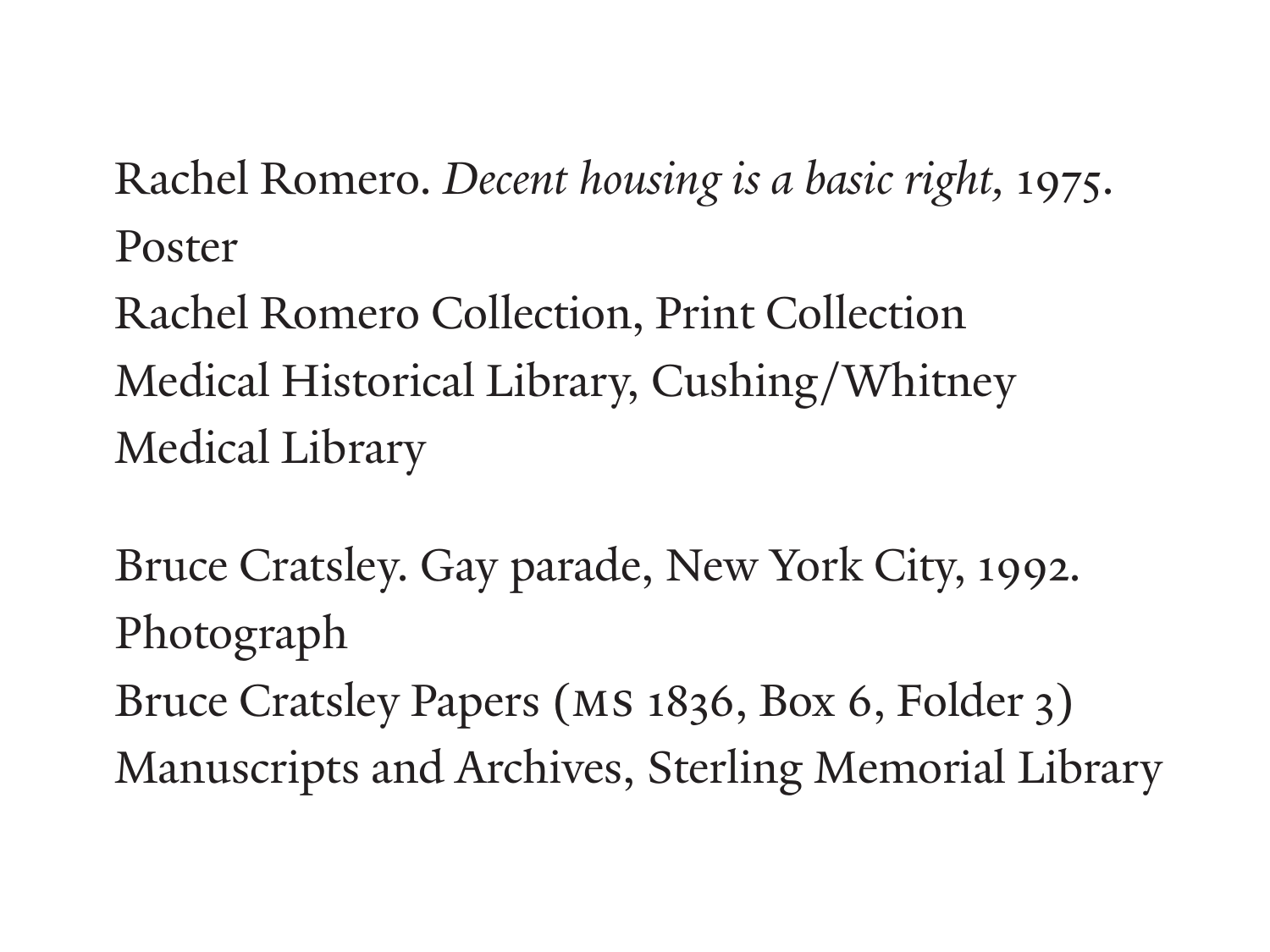Encountering documentary evidence of protest and resistance, researchers are confronted with immediate questions about political or social context, the work of activism, and the expression of dissent. Who wields power and who protests against it? How do protesters make their voices heard? What is the role of activism in creating social change? What stories do remnants of protest or activism tell us? How do such documents shape our understanding of injustice in the past and in the present?

Exploring documentary records of protest, resistance, and activism, one might also begin to wonder about how evidence of various forms of protest came to be collected by a research library. Who collected this and why? What documents exist that reflect other views? What positions or voices might not be available in a library collection? How can a researcher address such gaps in the story?



# **Protesting**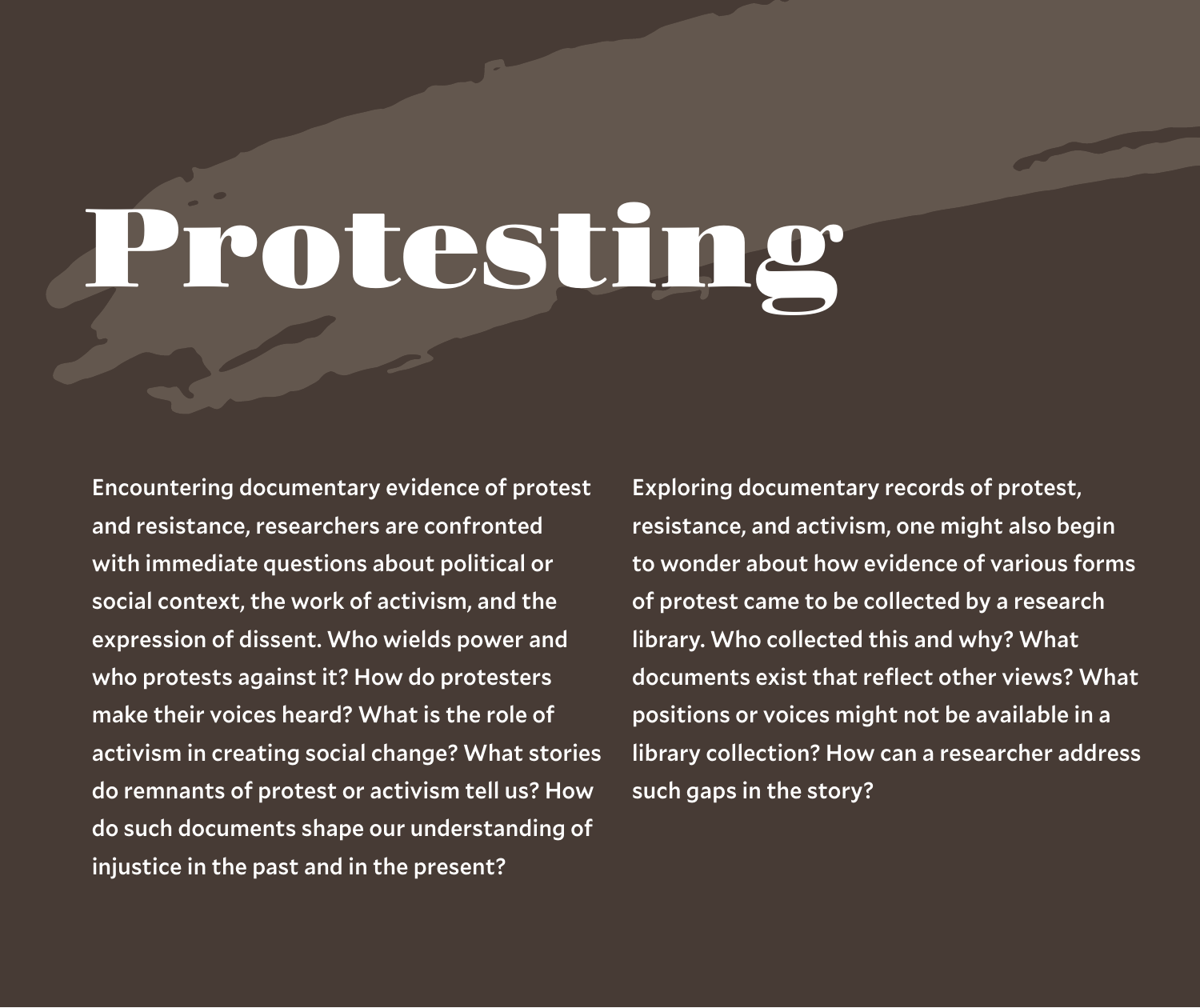Creator unknown. Broadside for Frederick Douglass lecture on American slavery, 1840s. Undated template for announcing future lectures. Poster Walter O. Evans Collection of Frederick Douglass and Douglass Family Papers (JWJ MSS 240, Series II, Box 8 Broadside) Beinecke Rare Book and Manuscript Library

Creator unknown. Tote bag, 2017. Cloth ephemera Catalunya Independence Movement Ephemera Collection (MS 2099, Box 1, Folder 14) Manuscripts and Archives, Sterling Memorial Library

Joseph Cinqué (Amistad captive also known as Sengbe Pieh). Letter to Roger Sherman Baldwin, February 9, 1841. Manuscript correspondence Baldwin Family Papers (MS 55, Series I, Box 212, Folder  $\zeta$ )

Manuscripts and Archives, Sterling Memorial Library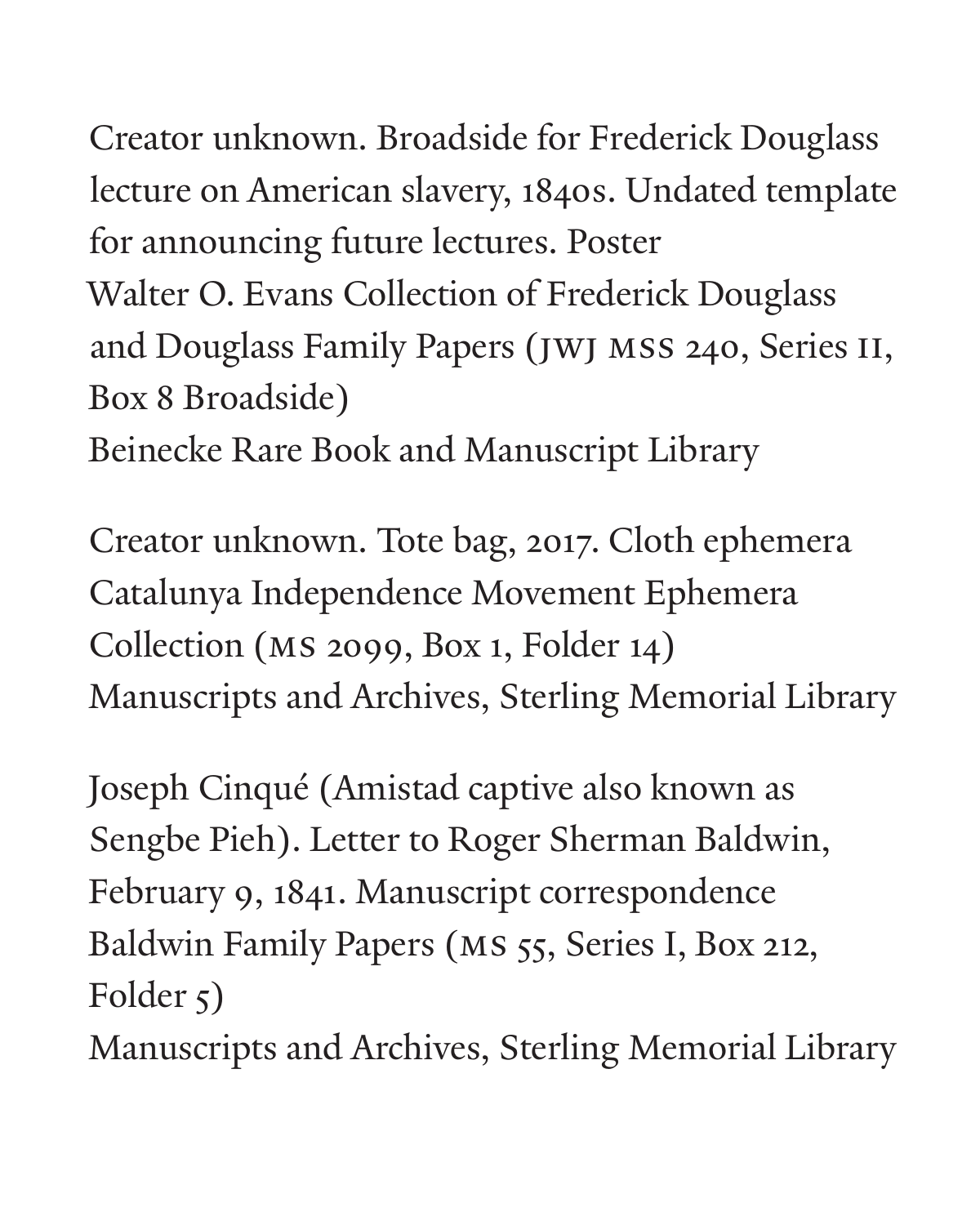Rupert Garcia. *Free Nelson Mandela and All South African Political Prisoners,* 1981. Poster Immanuel Wallerstein Collection of African Liberation Movement Posters (MS 1865, Box 3) Manuscripts and Archives, Sterling Memorial Library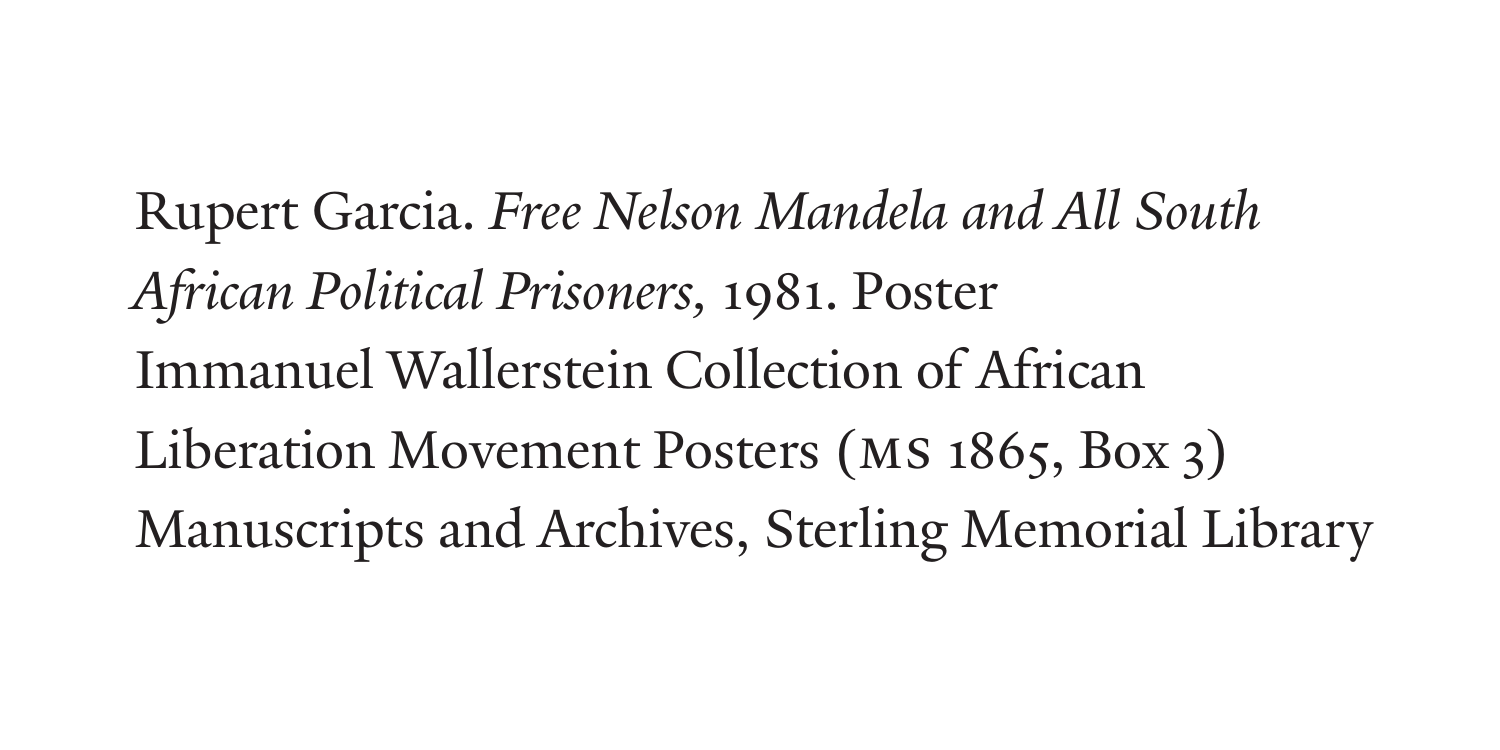One challenge in using special collections objects for research is trying to understand the agency of the creator or subject. In photographs, especially, how engaged was the subject in their own selfrepresentation? What were the sociocultural conventions of the photograph's time and place, and how did they impact the subject's pose, dress, or gaze? What influenced the photographer's framing of the subject, and how might that contribute to our analysis of the object? Ultimately, what can we speculate or know when both subject and creator are unknown?

Other forms of self-expression raise similar questions. Can we understand how the lived experience of an artist impacts a specific example of their work? How might familial relationships help us to better understand the intertwining of sibling artistry? How evident are the traces of the lived experience of each creator as a work is re-expressed and re-interpreted across media by different artists?

# **Self-expression**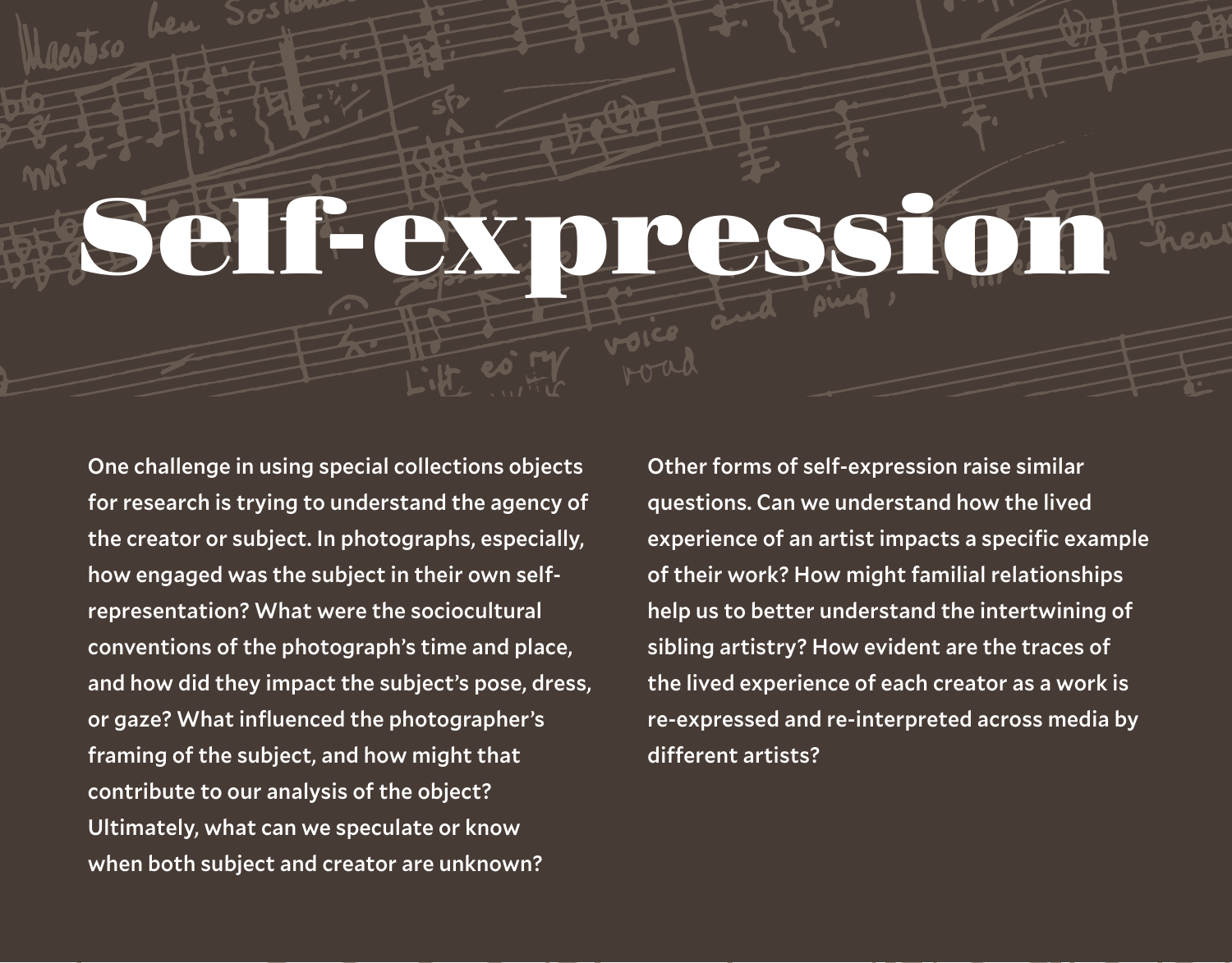Will Wilson (Diné). Portrait of Josett Monette, 2nd Year Law Student, UNM, Citizen of the Turtle Mountain Band of Chippewa, 2013. Photograph Critical Indigenous Photographic Exchange Collection (WA Photos Folio 184) Beinecke Rare Book and Manuscript Library

Creators unknown. Three portraits of unidentified African American women, dates unknown. Tintype photographs Historical Picture Collection (MS 713, Series II, Box 1B, Folder 11, Items B312-B314) Manuscripts and Archives, Sterling Memorial Library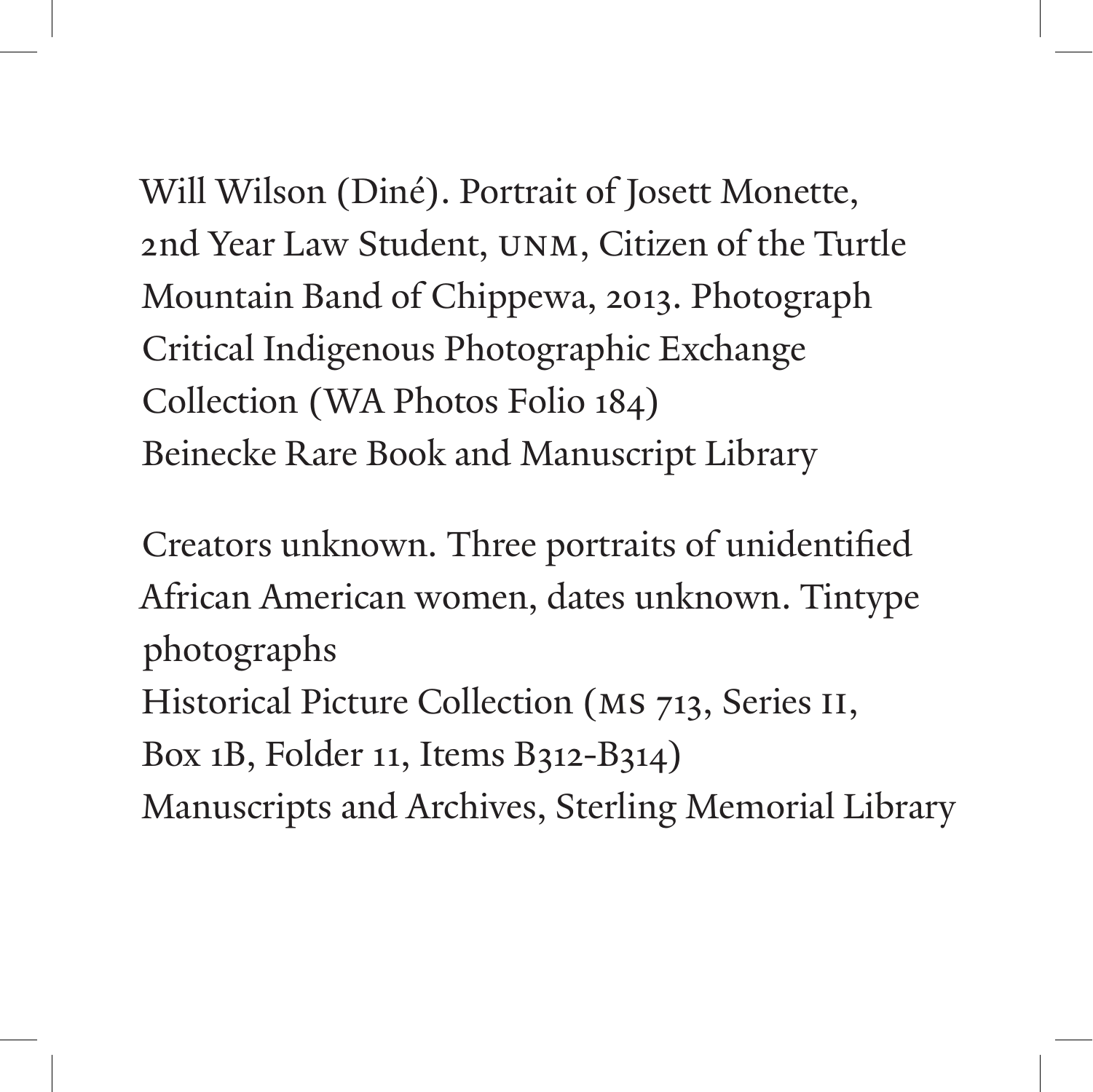James Weldon Johnson. "Lift Ev'ry Voice and Sing," 1899. Manuscript volume James Weldon Johnson and Grace Nail Johnson Papers (JWJ MSS 49, Series II, Box 83, Folder 642) Beinecke Rare Book and Manuscript Library

Visit the video screens around the corner outside of the Gilmore Music Library, near The Poorvu Center, to view a virtual performance of Shades of Yale singing "Lift Every Voice and Sing."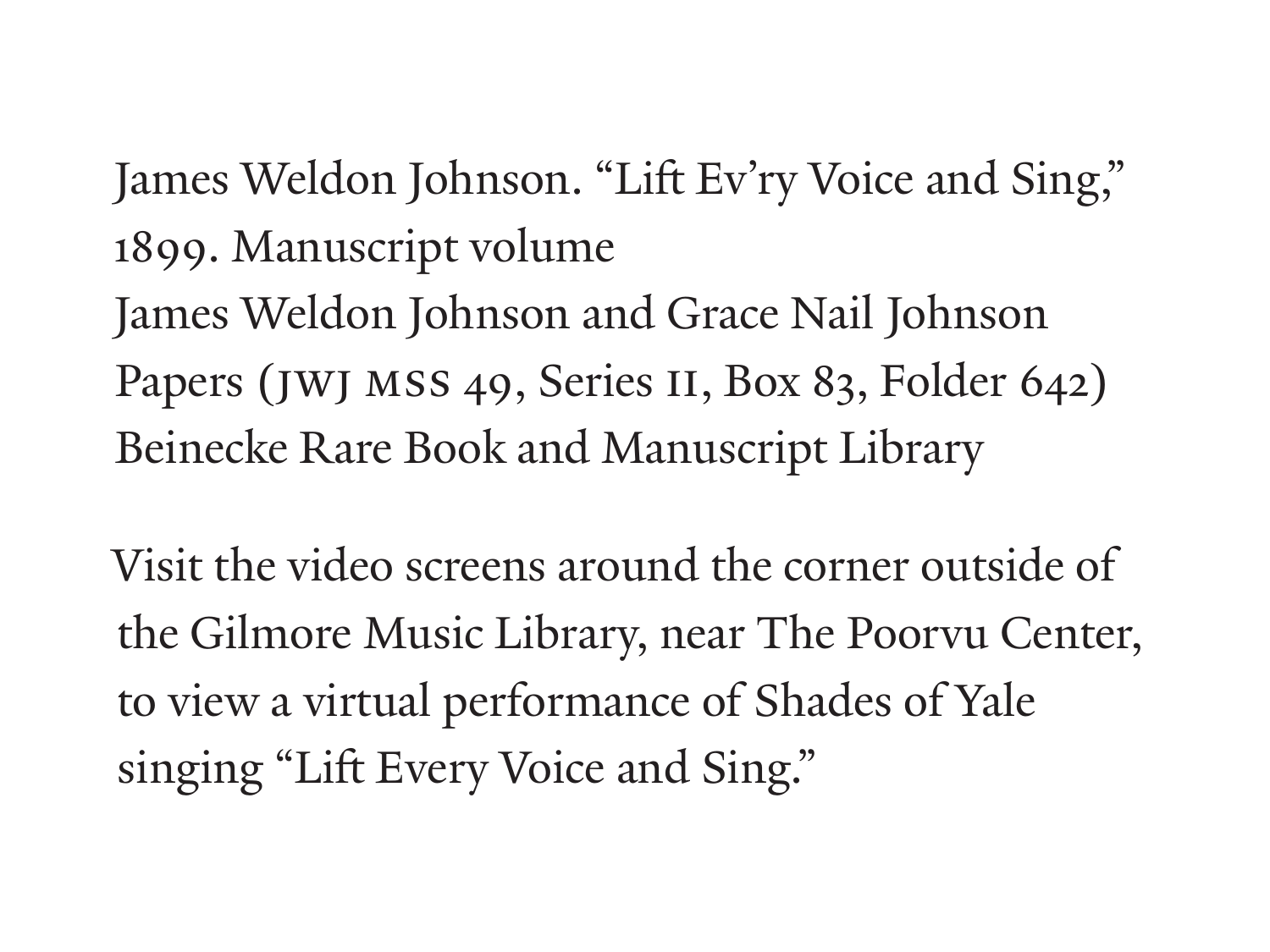Carl Van Vechten. Two portraits of Ram Gopal, April 21, 1938. Photographs Carl Van Vechten Papers (YCAL MSS 1050, Series VI, Box 372, Folder 5305) Beinecke Rare Book and Manuscript Library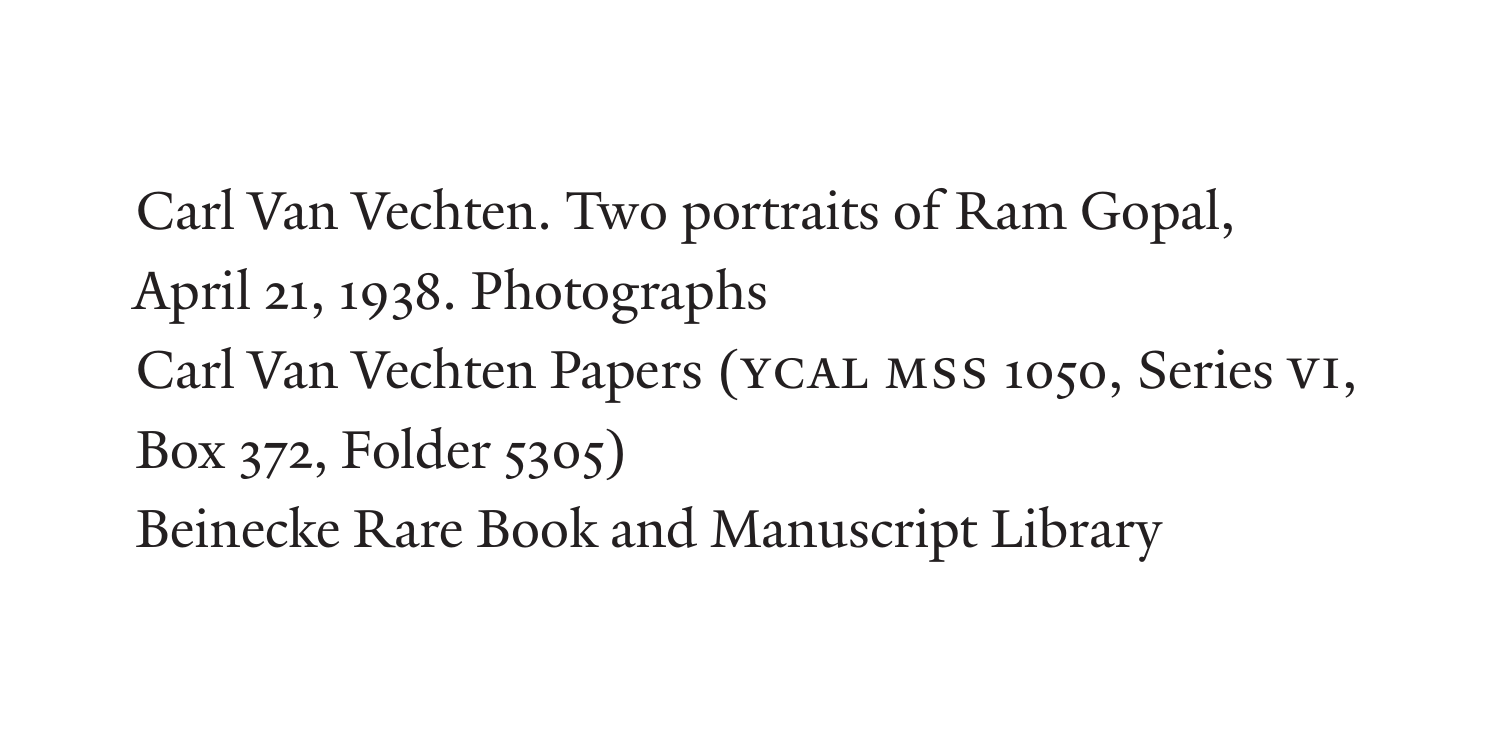J. Rosamond Johnson. "Lift Ev'ry Voice and Sing," date unknown. Music manuscript

J. Rosamond Johnson Papers (MSS 21, Series XIX, Box 6, Folder 11)

Gilmore Music Library Special Collections

Augusta Savage. "Lift Ev'ry Voice and Sing," also known as "The Harp," 1939. Miniature reproduction of a sculpture designed for and displayed at the New York World's Fair. Metal James Weldon Johnson Collection (JWJ MSS 136, Art)

Beinecke Rare Book and Manuscript Library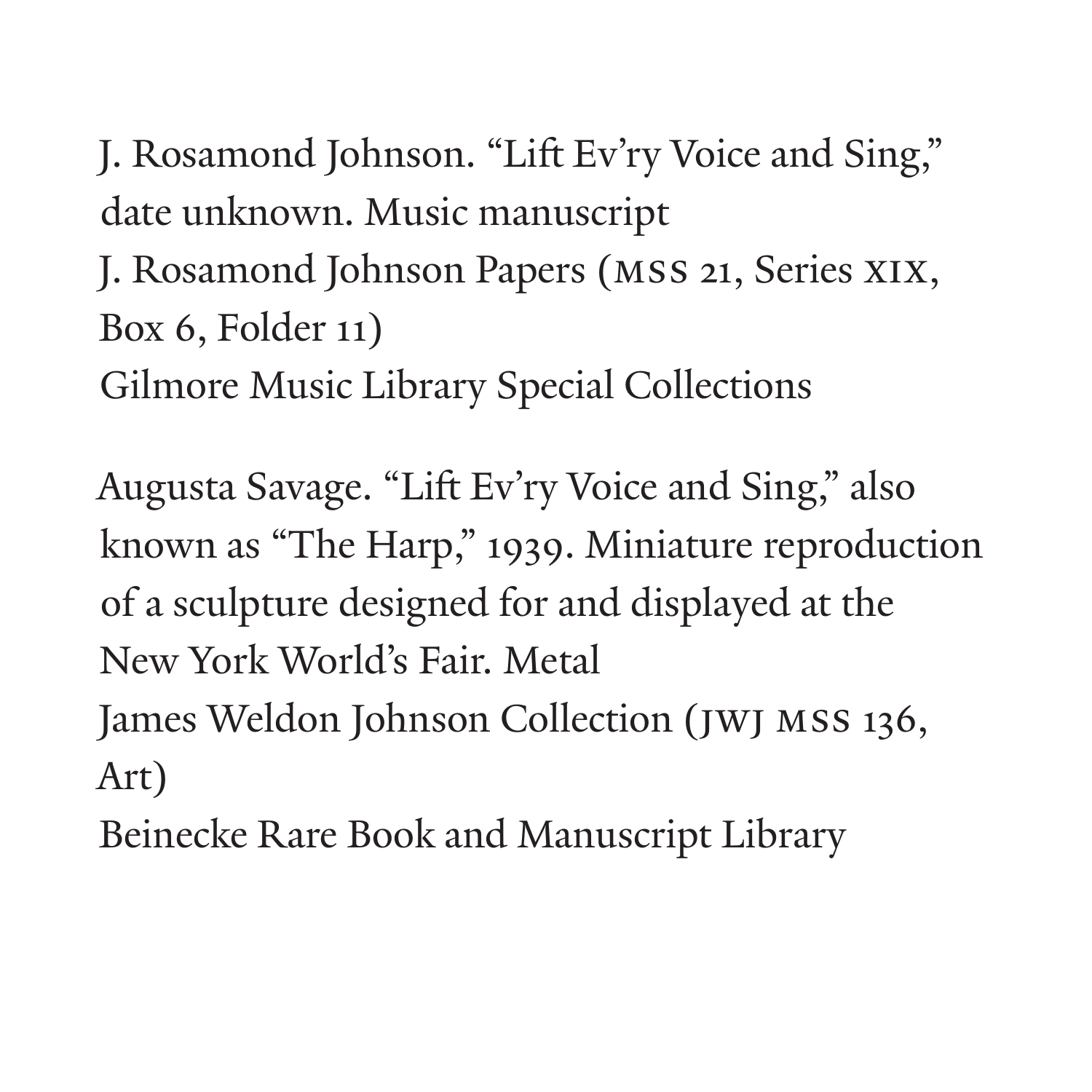Objects in special collections challenge researchers to try to understand how the cultures or creators they represent captured and transmitted knowledge about the world they inhabited. The wide range of this knowledge is reflected in the diversity of formats in which it is captured: maps, scientific treatises, visual art, creative writing, correspondence, diaries, and more. What purpose was the object intended to serve for the person who created it? How does the object convey cultural knowledge, and how

can we access and try to understand cultural context? Whose perspectives and knowledge are privileged in the object, and whose are missing or perhaps misrepresented?



## **Knowing**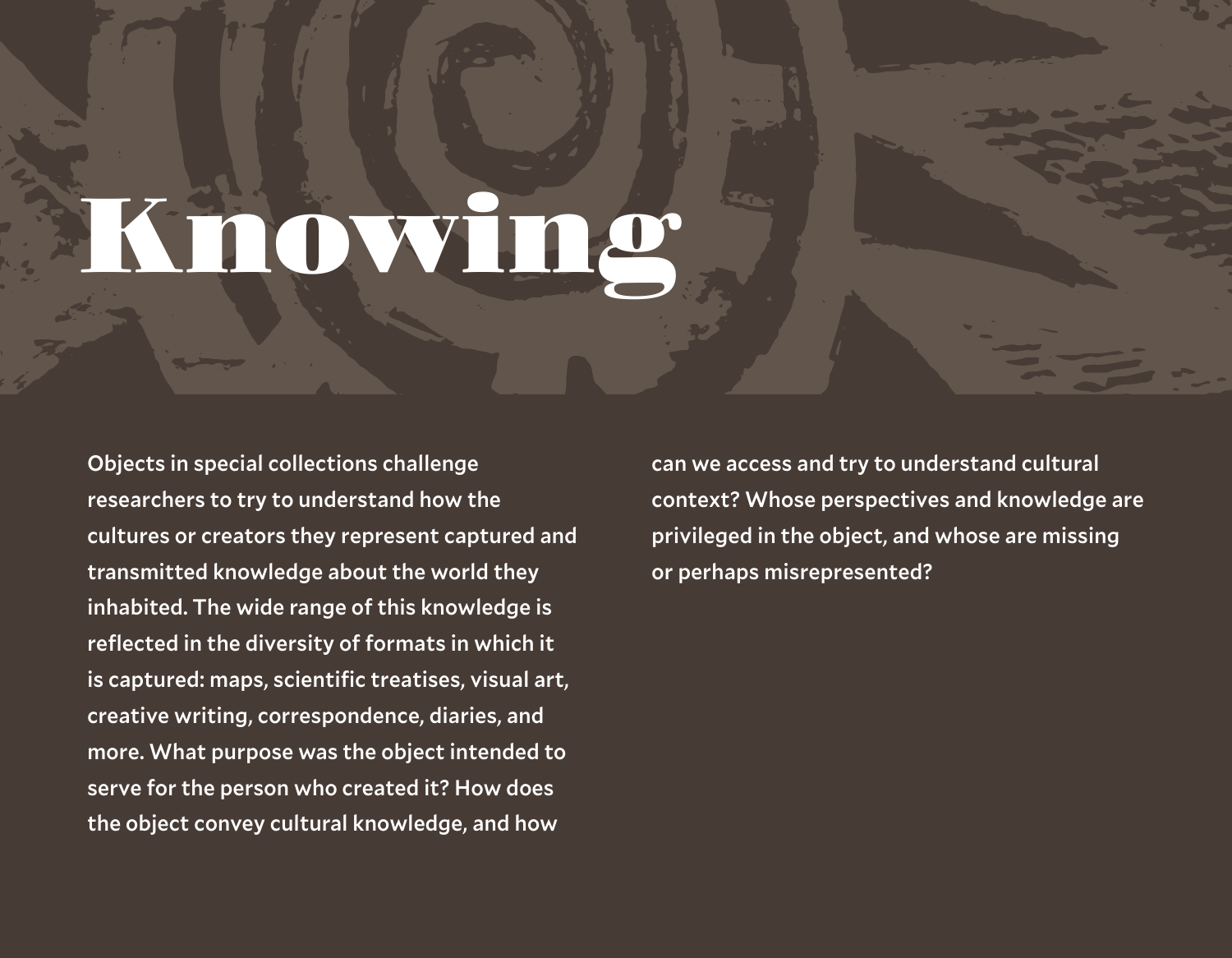Creator unknown. 지도첩 | Chidoch'ŏp (Atlas), 18th century. Atlas of the Chosŏn dynasty, Korea. Manuscript volume Yale Association of Japan Collection (YAJ K4.1) Beinecke Rare Book and Manuscript Library

La Société française des chrysanthémistes. *Répertoire de couleurs pour aider à la détermination des couleurs des fleurs, des feuillages et des fruits* (Directory of colors to aid in the determination of colors of flowers, foliage and fruit). Paris: Librairie horticole, 1905. Book (QC495 S66) Haas Family Arts Library Special Collections

Johannes de Sacro Bosco. *Sphaera mundi* (Sphere of the world). Venice: Guilelmus Anima Mia, Tridinensis, 1491. Book (Incunabula J-410 Goff ) Medical Historical Library, Cushing/Whitney Medical Library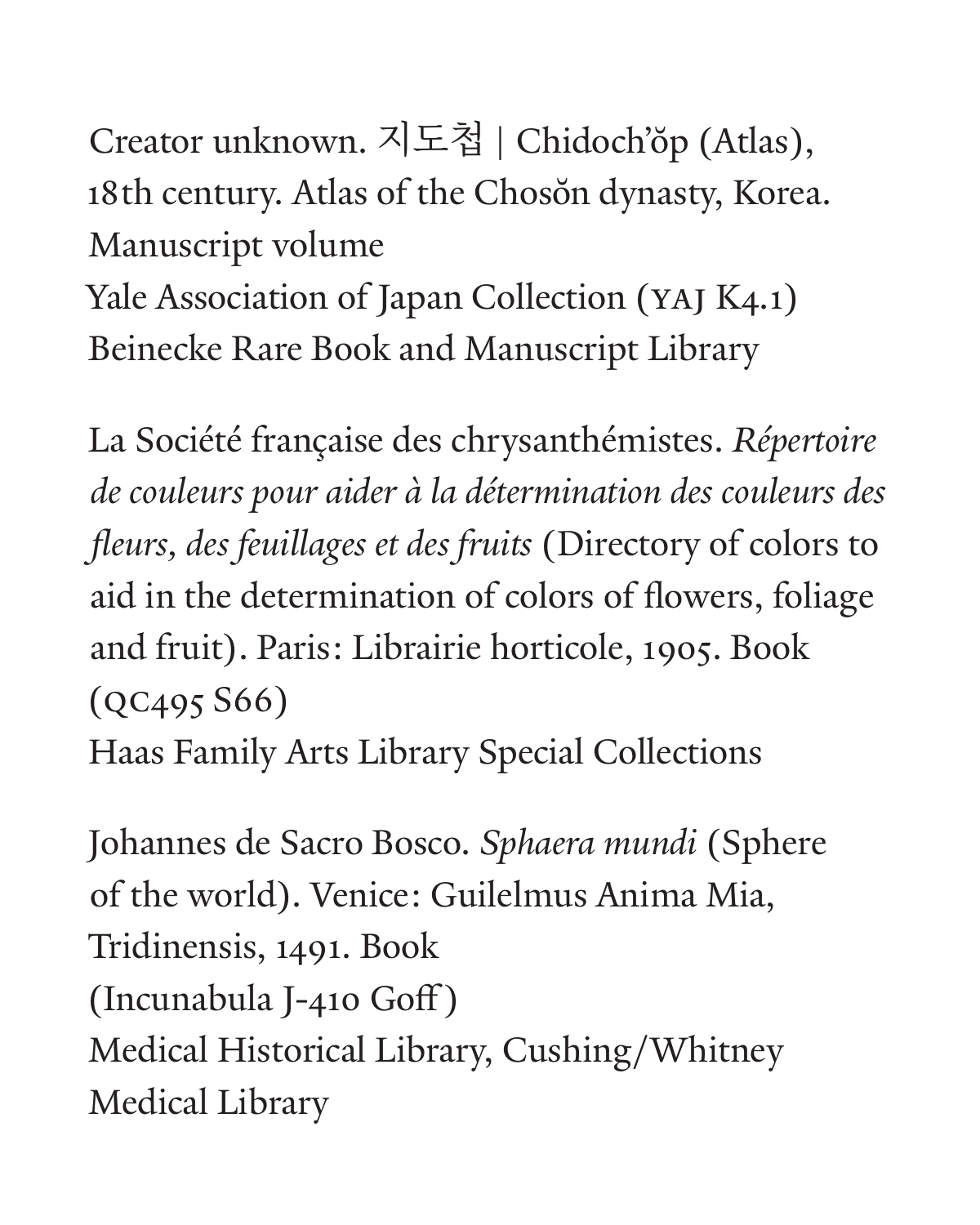Noah Webster (B.A. 1778). Notes for dictionary entries, 1820s. Manuscript fragments Webster Family Papers (MS 527, Box 5, Folder 1) Manuscripts and Archives, Sterling Memorial Library

Brian D. Tripp (Karuk). *Piled Rocks, If We Don't Touch Them, We Feel Bad.* Panamnik, California: Brian D. Tripp, 2018. Artist's book (N7477.4 T74 P56 2019) Haas Family Arts Special Collections

Commercial Press, Ltd. (Shanghai, China). Printing sorts of Chinese characters in wooden crate, 1912– 1949. Movable type Collection of Chinese Printing Sorts (AOB 98) Haas Family Arts Special Collections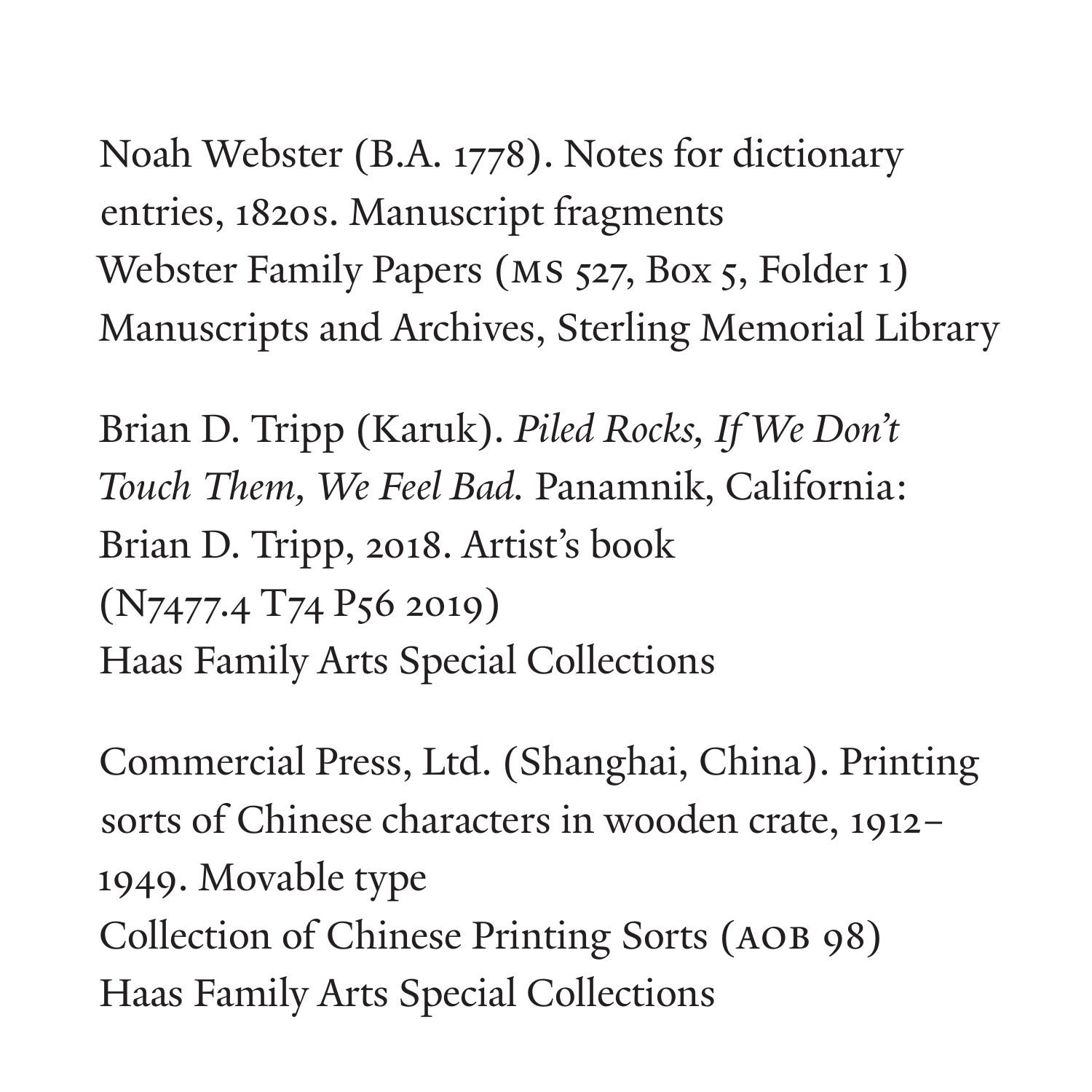Creator unknown. الناس يف منبع النيل ومخرجه وزيادته | *Dhikr kalām al-nās fī manba' al-Nīl wa-*ذكر كالم*makhrajihi wa-ziyādatih* (What people say about the source of the Nile, its outlet, and its increase), 1655. Manuscript volume (Landberg MSS 365) Beinecke Rare Book and Manuscript Library

Abū Sa*'*īd ibn Ibrāhīm al-Maghribī. األطباء والعلامء <sup>|</sup>*Kitāb Kanz al-h˙ ukamā' wa-*كتاب كنز الحكامء ومطلب *mat˙ lab al-at˙ ibbā' wa-al-'ulamā'* (Treasure of the wise and quest of doctors and the erudite), 1612. Manuscript volume (Manuscript Arabic 3) Medical Historical Library, Cushing/Whitney Medical Library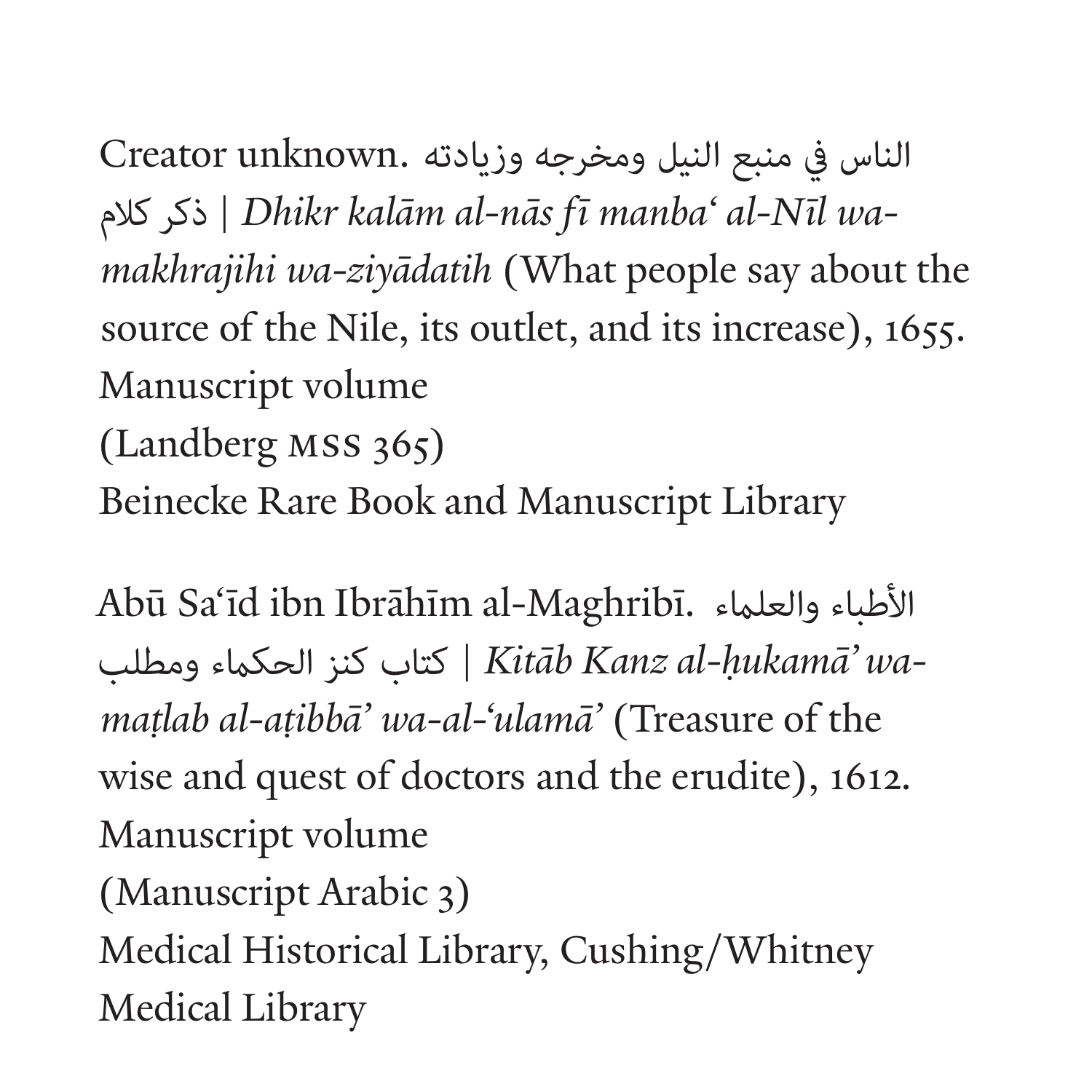Interview with Ellsworth R., conducted by Stephen Bressler, November 12, 1992. The subject, a World War II veteran and New Haven native, describes harrowing experiences late in the war near Dachau, the site of a Nazi concentration camp. Fortunoff Video Archive for Holocaust Testimonies  $(HVT-3236)$ 

Manuscripts and Archives, Sterling Memorial Library *tinyurl.com/yul-ellsworth*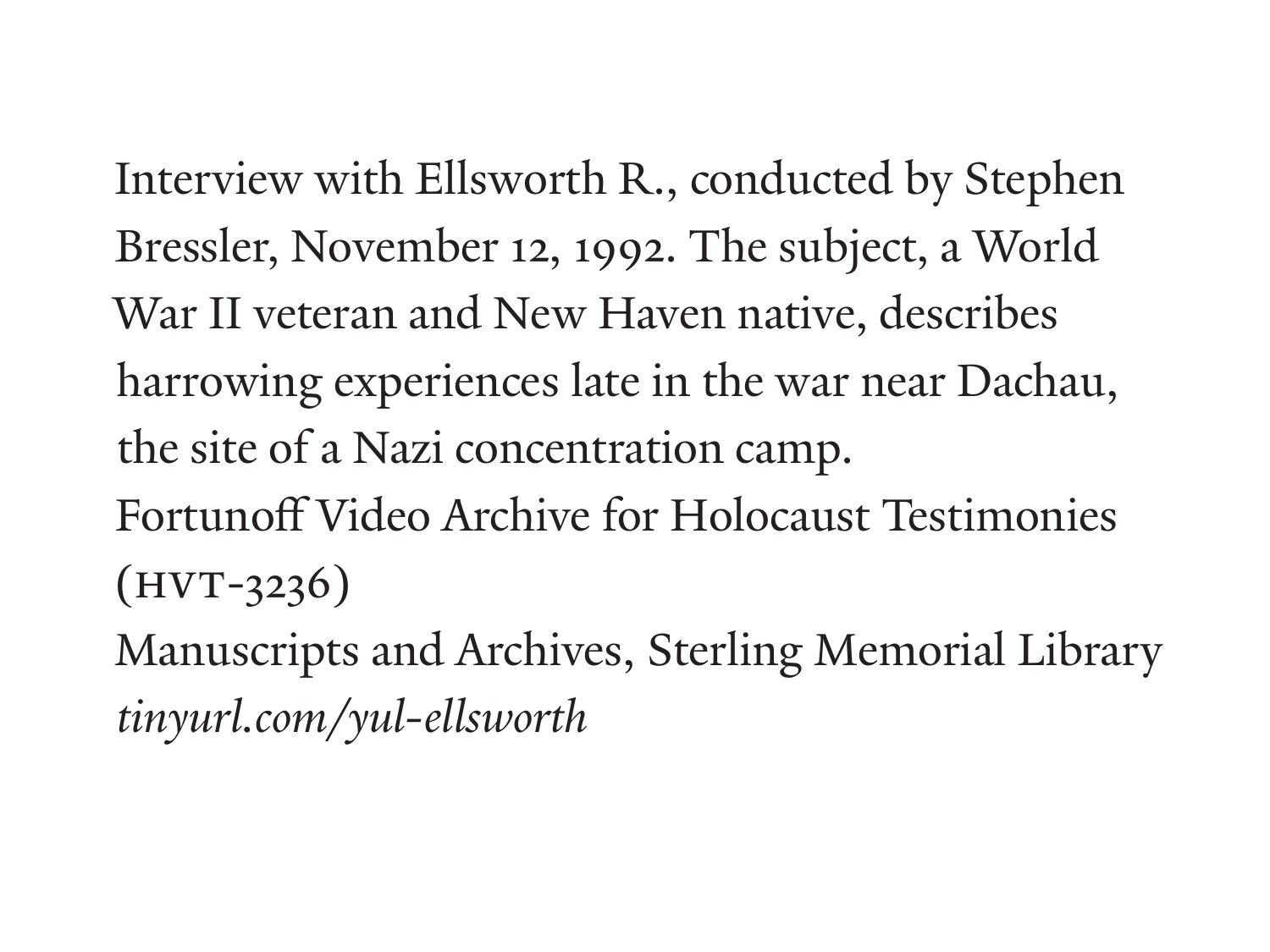Interview with Joel Thompson (M.M.A. 2020) conducted by Libby Van Cleve for the Oral History of American Music project, March 6, 2019. Thompson, a composer, describes the inspiration for his choral composition *Seven Last Words of the Unarmed,* which premiered in a 2015 performance by the University of Michigan Men's Glee Club. (OHVII, Item OHVII 57 a) Gilmore Music Library Special Collections *tinyurl.com/yul-thompson*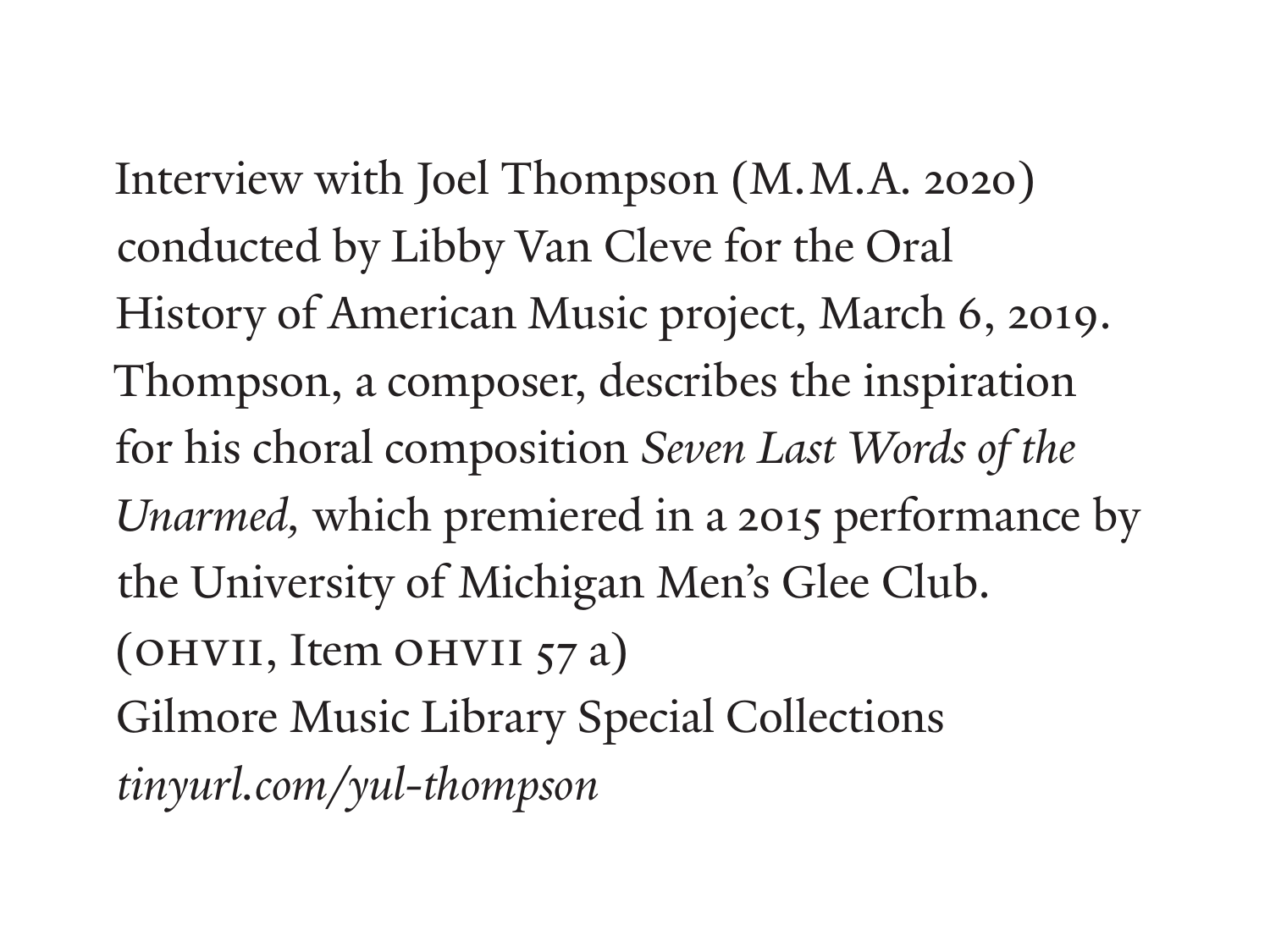Conversation with Dolores Huerta recorded by Jacques Levy, April 16, 1969. Huerta, organizer for the United Farm Workers and 2021 recipient of a Doctor of Humane Letters from Yale, explains difficulties involved with community organizing. Jacques E. Levy Research Collection on Cesar Chavez (WA MSS S-2406, Series I) Beinecke Rare Book and Manuscript Library *tinyurl.com/yul-huerta*

Jon Lewis. Dolores Huerta with bullhorn, 1965. Photograph Jon Lewis Photographs of the United Farm Workers Movement (WA Photos 466, Box 23) Beinecke Rare Book and Manuscript Library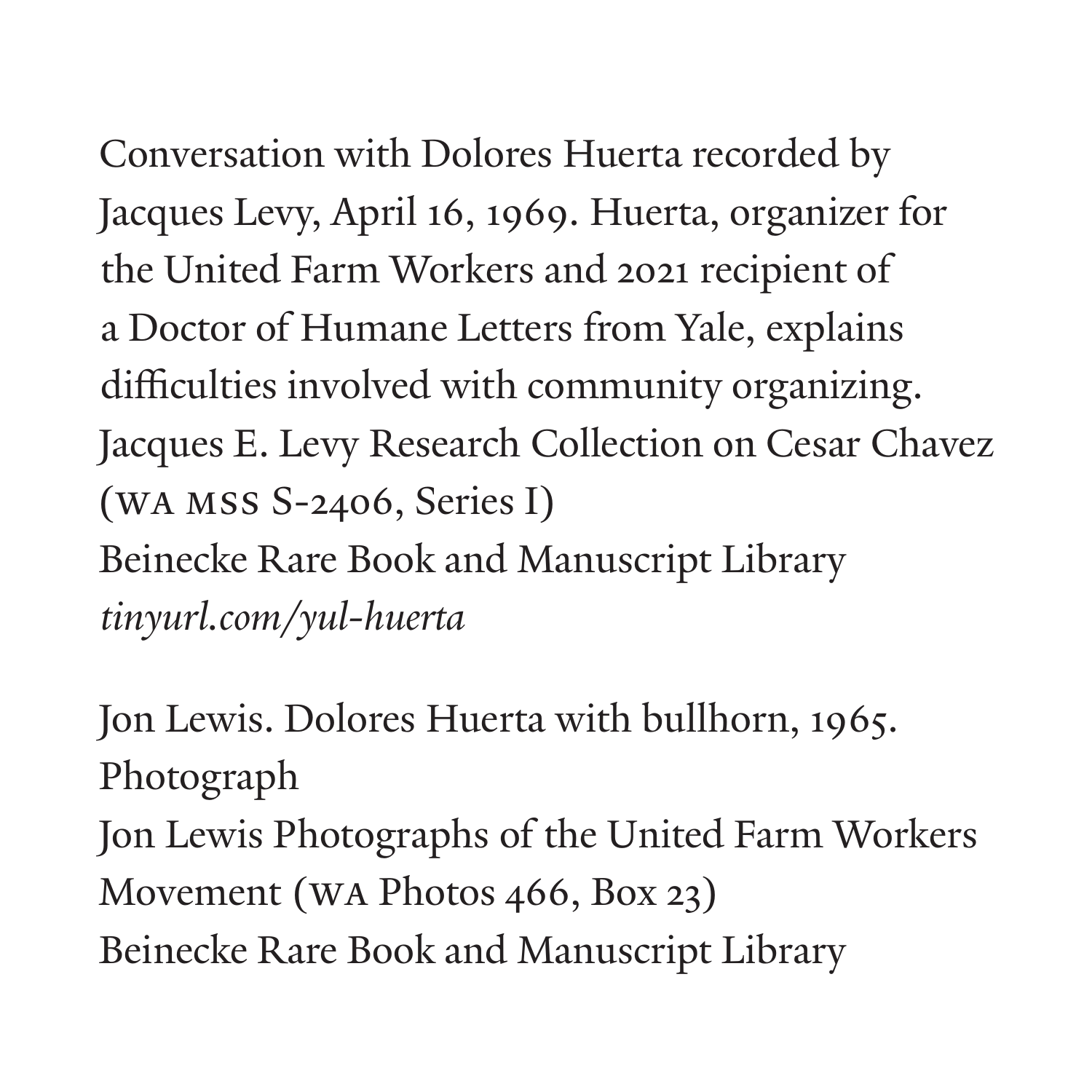Duke Ellington. "The Golden Broom and the Green Apple." Performance by the Cincinnati Symphony Orchestra, conducted by Erich Kunzel, 1970. Track 8 on *Orchestral Works,* MCA Records, Inc., 1989. Compact disc (MCA Classics MCAD-42318 box 125) Gilmore Music Library Special Collections *tinyurl.com/yul-broom*

Duke Ellington. "The Golden Broom and the Green Apple," 1965. Manuscript score. The manuscript is a rough sketch of partially worked-out ideas, rather than a completed score. The page above corresponds to the melody that the oboe and then the trumpet play in the audio selection.

(Misc. Ms. 404)

Gilmore Music Library Special Collections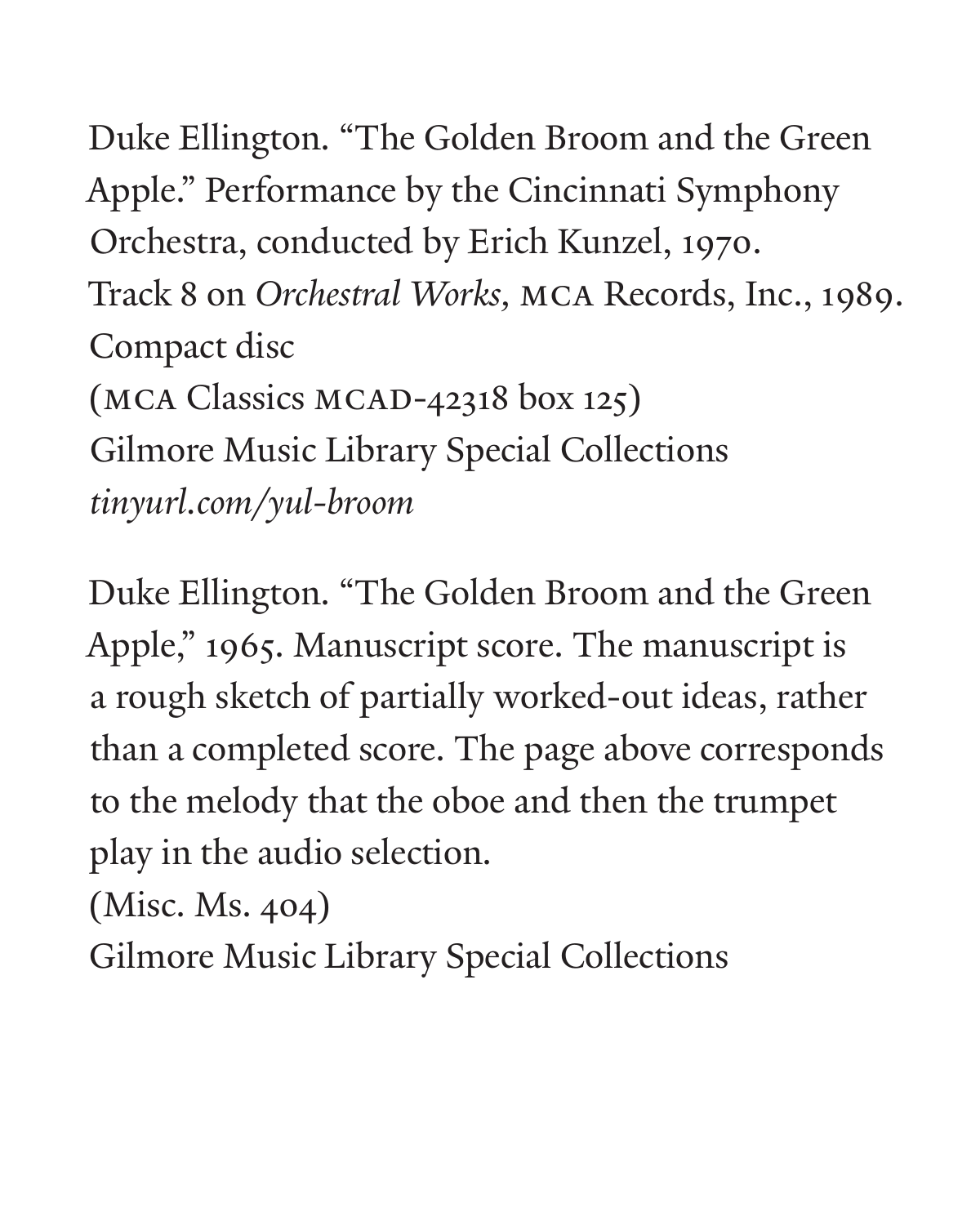*Lorraine Hansberry Speaks Out: Art and the Black Revolution,* released circa 1972. LP record. Hansberry, the first African American female author to have a play performed on Broadway (*A Raisin in the Sun*) and a well-known member of the civil rights movement, discusses integration on a radio symposium, "The Negro Writer in America," January 1, 1961. (Caedmon TC 1352) Gilmore Music Library Special Collections *tinyurl.com/yul-hansberry*

Lorraine Hansberry. *Lorraine Hansberry Speaks Out: Art and the Black Revolution,* circa 1972. LP record sleeve (Caedmon TC 1352) Gilmore Music Library Special Collections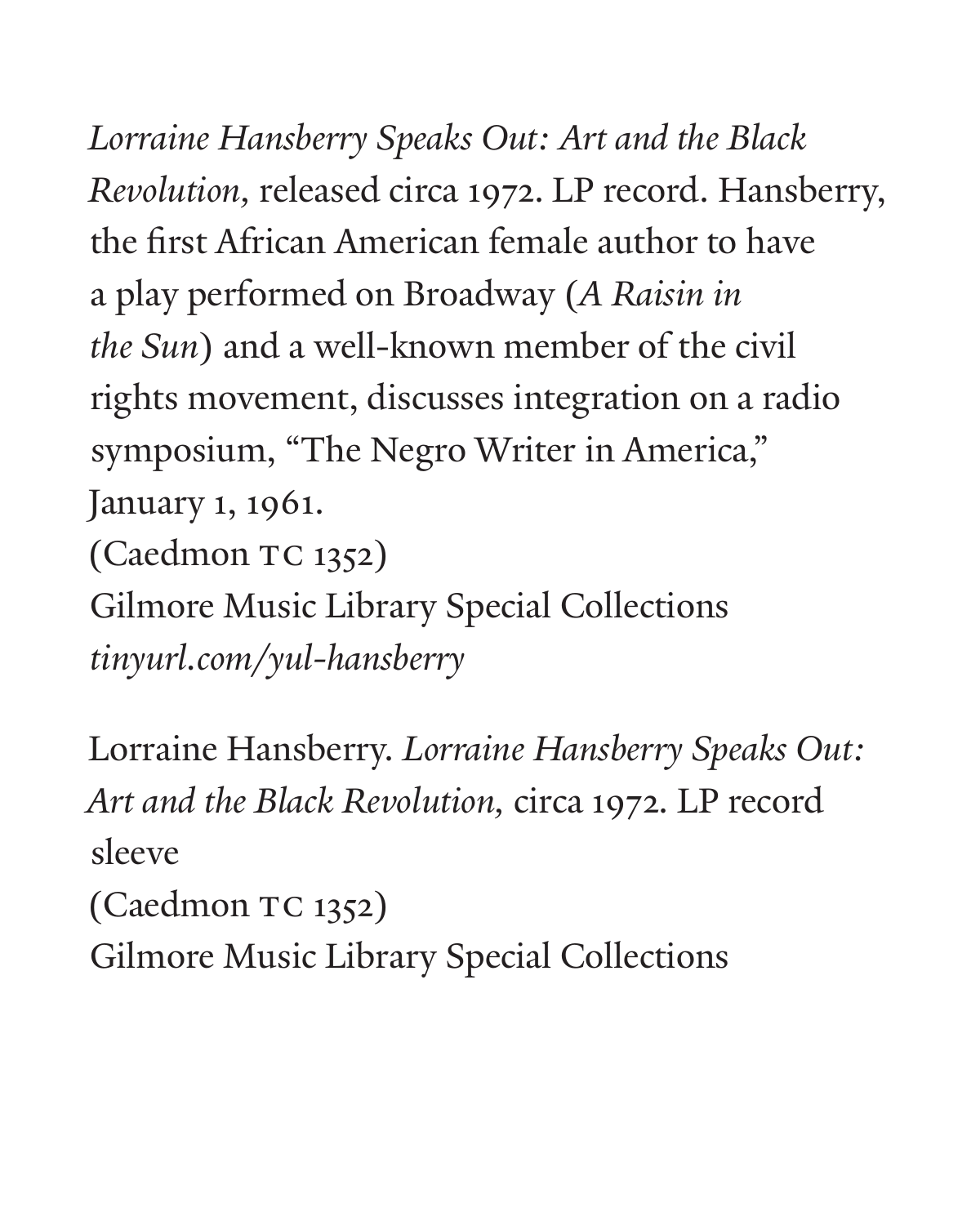Interview with Willie Ruff, (M.M. 1954) conducted by Jack Vees, May 18, 2000. Recorded for the Oral History of American Music project, Ruff, jazz musician and Yale School of Music Professor Emeritus, explains the way the "electric intrusion" of television affected jazz and music in New Haven.  $(OHV, Item OHV 306 a-f)$ Gilmore Music Library Special Collections *tinyurl.com/yul-ruff*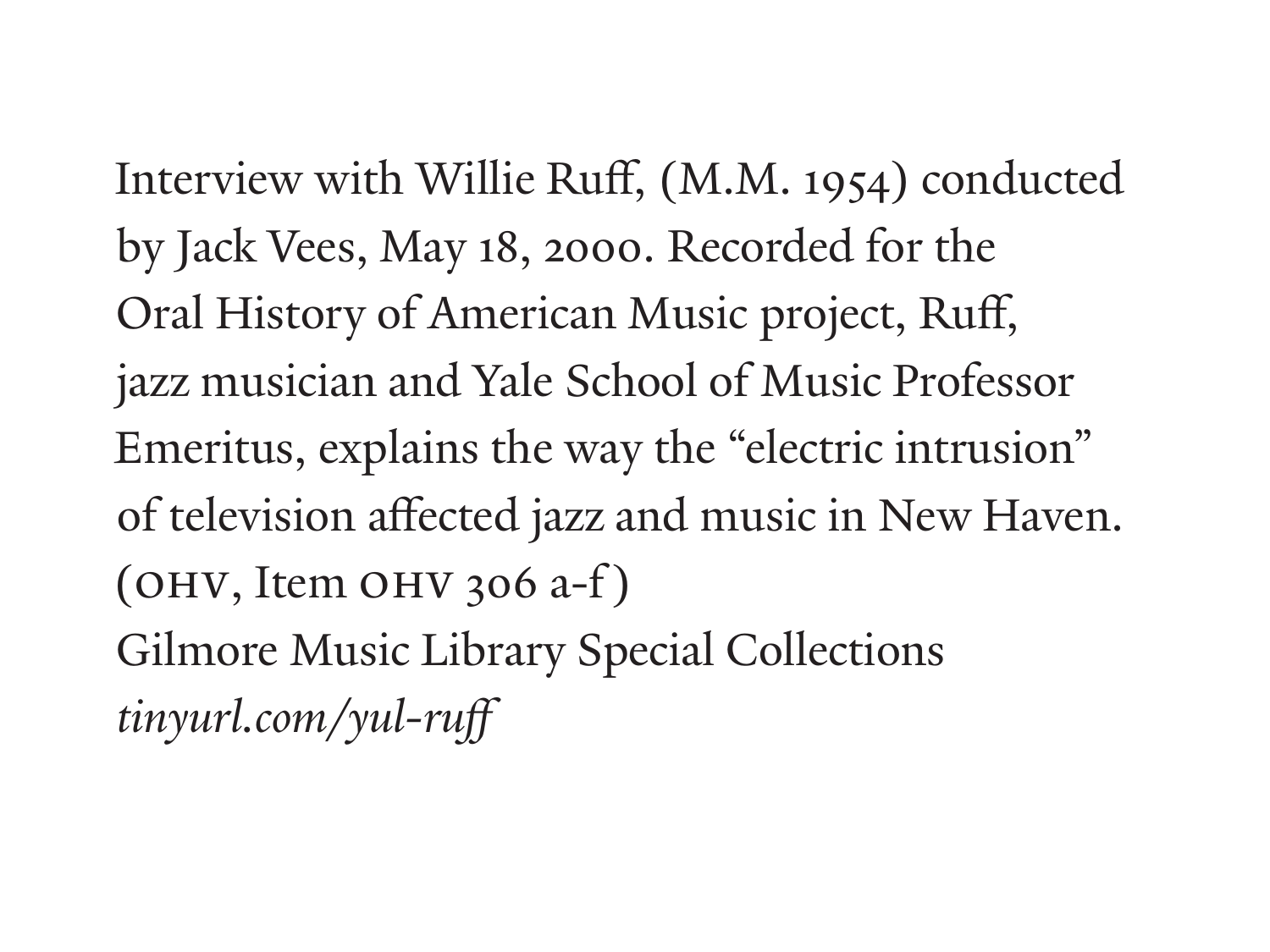Solomon Sir Jones. 29 silent films made by Jones, a Baptist minister, businessman, and amateur filmmaker in Oklahoma, 1924–1928. 16mm film Solomon Sir Jones Films (WA MSS S-2636, excerpt showing Jones from Film 16, remaining excerpts from Film 1)

Beinecke Rare Book and Manuscript Library *tinyurl.com/yul-jones*